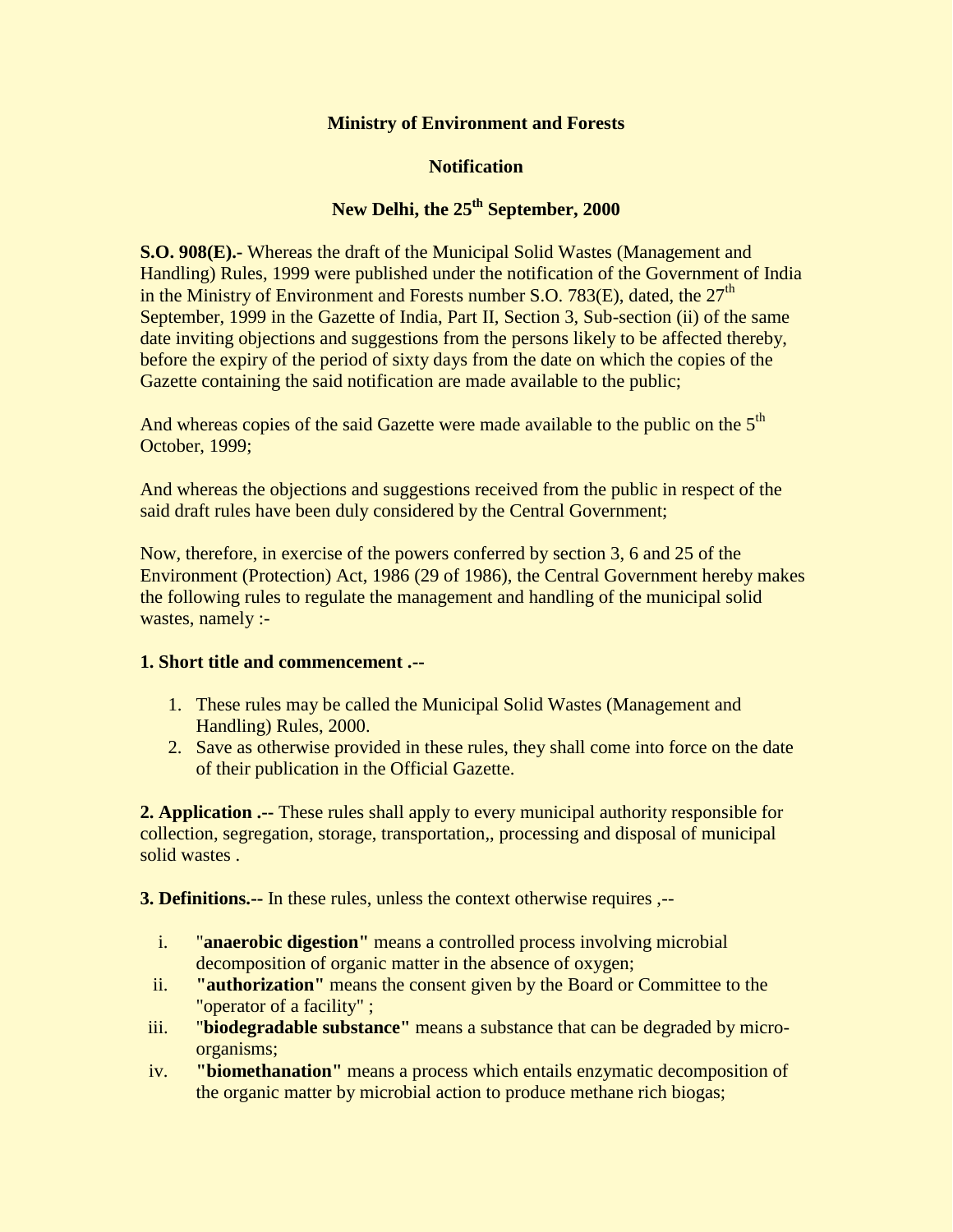- v. "**collection"** means lifting and removal of solid wastes from collection points or any other location;
- vi. "**composting"** means a controlled process involving microbial decomposition of organic matter;
- vii. "**demolition and construction waste"** means wastes from building materials debris and rubble resulting from construction, re-modelling, repair and demolition operation;
- viii. "**disposal"** means final disposal of municipal solid wastes in terms of the specified measures to prevent contamination of ground-water, surface water and ambient air quality;
- ix. **"Form"** means a Form appended to these rules;
- x. **"generator of wastes"** means persons or establishments generating municipal solid wastes;
- xi. "**landfilling"** means disposal of residual solid wastes on land in a facility designed with protective measures against pollution of ground water, surface water and air fugitive dust, wind-blown litter, bad odour, fire hazard, bird menace, pests or rodents, greenhouse gas emissions, slope instability and erosion;
- xii. "**leachate"** means liquid that seeps through solid wastes or other medium and has extracts of dissolved or suspended material from it;
- xiii. "**lysimeter"** is a device used to measure rate of movement of water through or from a soil layer or is used to collect percolated water for quality analysis;
- xiv. **"municipal authority"** means Municipal Corporation, Municipality, Nagar Palika, Nagar Nigam, Nagar Panchayat, Municipal Council including notified area committee (NAC) or any other local body constituted under the relevant statutes and, where the management and handling of municipal solid waste is entrusted to such agency;
- xv. **"municipal solid waste"** includes commercial and residential wastes generated in a municipal or notified areas in either solid or semi-solid form excluding industrial hazardous wastes but including treated bio-medical wastes;
- xvi. **"operator of a facility"** means a person who owns or operates a facility for collection, segregation, storage, transportation, processing and disposal of municipal solid wastes and also includes any other agency appointed as such by the municipal authority for the management and handling of municipal solid wastes in the respective areas;
- xvii. **"pelletisation"** means a process whereby pellets are prepared which are small cubes or cylindrical pieces made out of solid wastes and includes fuel pellets which are also referred as refuse derived fuel;
- xviii. "**processing"** means the process by which solid wastes are transformed into new or recycled products;
- xix. "r**ecycling"** means the process of transforming segregated solid wastes into raw materials for producing new products, which may or may not be similar to the original products;
- xx. **"Schedule"** means a Schedule appended to these rules;
- xxi. **"segregation"** means to separate the municipal solid wastes into the groups of organic, inorganic, recyclables and hazardous wastes;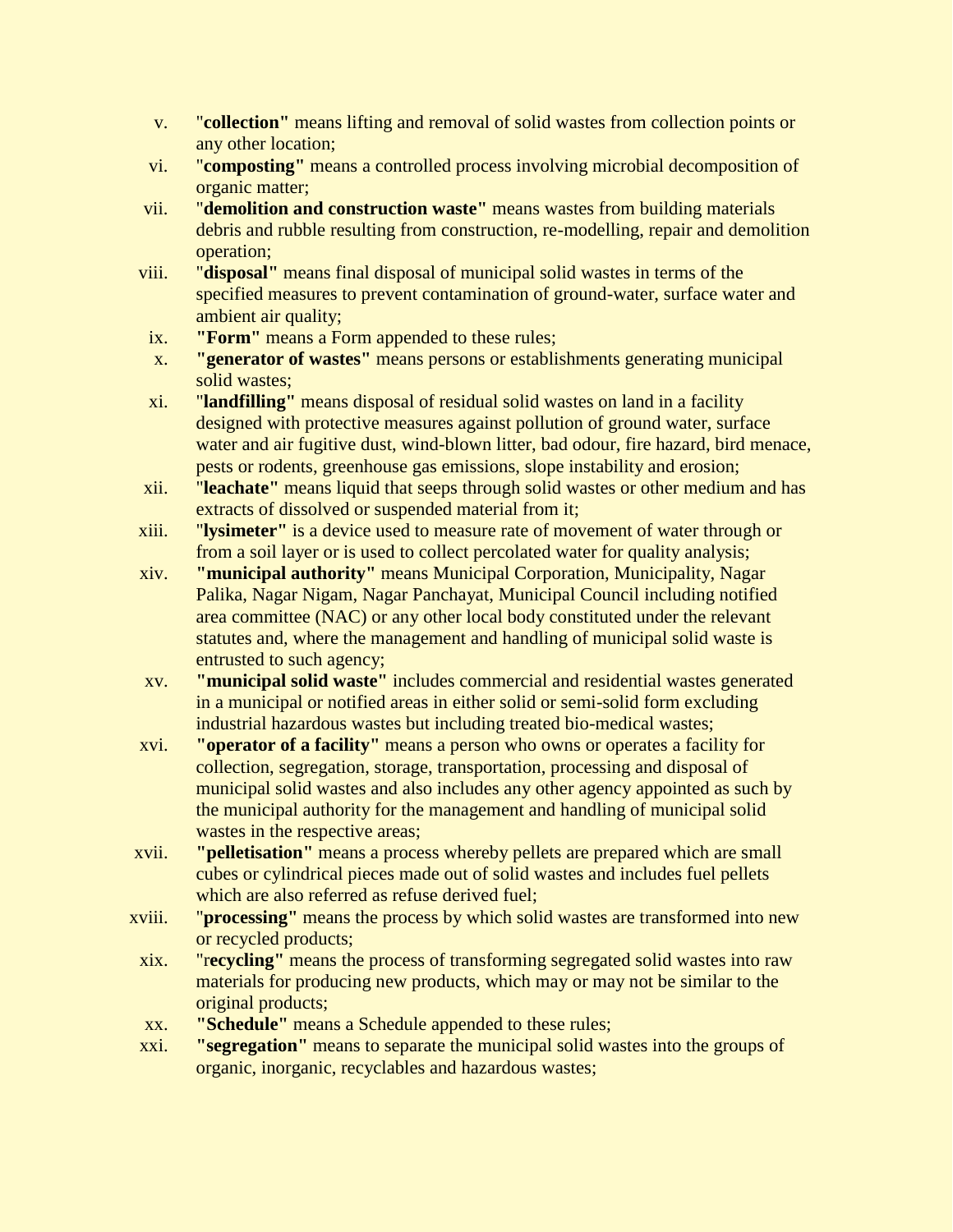- xxii. **"State Board or the Committee"** means the State Pollution Control Board of a State, or as the case may be, the Pollution Control Committee of a Union territory;
- xxiii. **"storage"** means the temporary containment of municipal solid wastes in a manner so as to prevent littering, attraction to vectors, stray animals and excessive foul odour;
- xxiv. **"transportation "** means conveyance of municipal solid wastes from place to place hygienically through specially designed transport system so as to prevent foul odour, littering, unsightly conditions and accessibility to vectors;
- xxv. "**vadose water"** water which occurs between the ground, surface and the water table that is the unsaturated zone;
- xxvi. "**vermicomposting"** is a process of using earthworms for conversion of biodegradable wastes into compost.

## **4. Responsibility of municipal authority .-**

- 1. Every municipal authority shall, within the territorial area of the municipality, be responsible for the implementation of the provisions of these rules, and for any infrastructure development for collection, storage, segregation, transportation, processing and disposal of municipal solid wastes.
- 2. The municipal authority or an operator of a facility shall make an application in **Form-I,** for grant of authorization for setting up waste processing and disposal facility including landfills from the State Board or the Committee in order to comply with the implementation programme laid down in **Schedule I**.
- **3.** The municipal authority shall comply with these rules as per the implementation schedule laid down in **Schedule I.**
- (4) The municipal authority shall furnish its annual report in **Form-II**,
	- a. to the Secretary-incharge of the Department of Urban Development of the concerned State or as the case may be of the Union territory, in case of a metropolitan city; or
	- b. to the District Magistrate or the Deputy Commissioner concerned in case of all other towns and cities,

with a copy to the State Board or the Committee on or before the  $30<sup>th</sup>$  day of June every year.

## **5. Responsibility of the State Government and the Union territory Administrations .--**

(1) The Secretary-incharge of the Department of Urban Development of the concerned State or the Union territory, as the case may be, shall have the overall responsibility for the enforcement of the provisions of these rules in the metropolitan cities.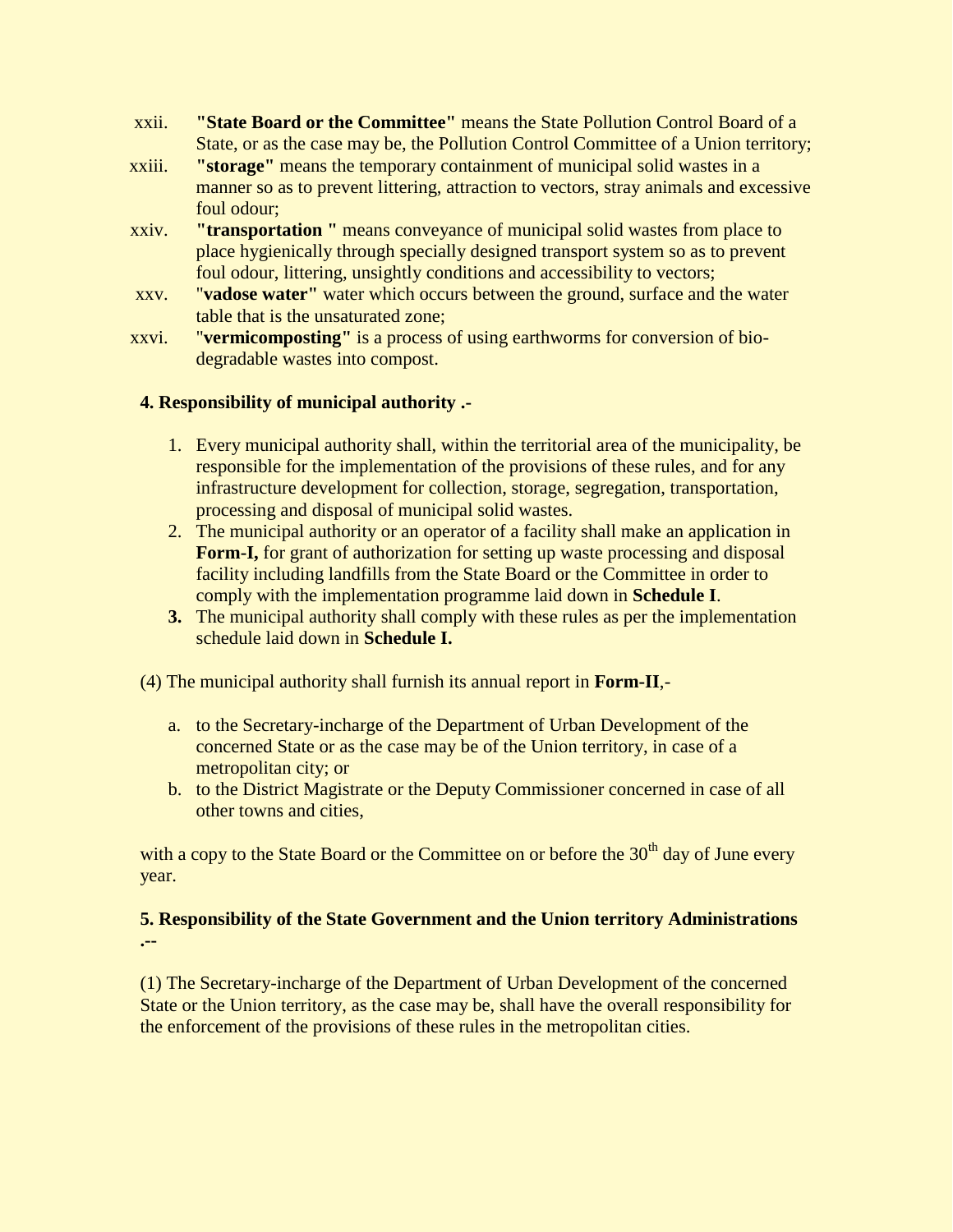(2) The District Magistrate or the Deputy Commissioner of the concerned district shall have the overall responsibility for the enforcement of the provisions of these rules within the territorial limits of their jurisdiction.

## **6. Responsibility of the Central Pollution Control Board and the State Board or the Committees .—**

- 1. The State Board or the Committee shall monitor the compliance of the standards regarding ground water, ambient air, leachate quality and the compost quality including incineration standards as specified under **Schedules II, III** and **IV**.
- 2. The State Board or the Committee, after the receipt of application from the municipal authority or the operator of a facility in **Form I,** for grant of authorization for setting up waste processing and disposal facility including landfills, shall examine the proposal taking into consideration the views of other agencies like the State Urban Development Department, the Town and Country Planning Department, Air Port or Air Base Authority, the Ground Water Board or any such other agency prior to issuing the authorization.
- 3. The State Board or the Committee shall issue the authorization in **Form-III** to the municipal authority or an operator of a facility within forty-five days stipulating compliance criteria and standards as specified in **Schedules II, III** and **IV** including such other conditions, as may be necessary.
- 4. The authorization shall be valid for a given period and after the validity is over, a fresh authorization shall be required.

(5) The Central Pollution Control Board shall co-ordinate with the State Boards and the Committees with particular reference to implementation and review of standards and guidelines and compilation of monitoring data.

## **7. Management of municipal solid wastes .--**

1. Any municipal solid waste generated in a city or a town, shall be managed and handled in accordance with the compliance criteria and the procedure laid down in **Schedule-II.**

(2) The waste processing and disposal facilities to be set up by the municipal authority on their own or through an operator of a facility shall meet the specifications and standards as specified in **Schedules III** and **IV.** 

## **8. Annual Reports .—**

- 1. The State Boards and the Committees shall prepare and submit to the Central Pollution Control Board an annual report with regard to the implementation of these rules by the  $15<sup>th</sup>$  of September every year in **Form-IV**.
- 2. The Central Pollution Control Board shall prepare the consolidated annual review report on management of municipal solid wastes and forward it to the Central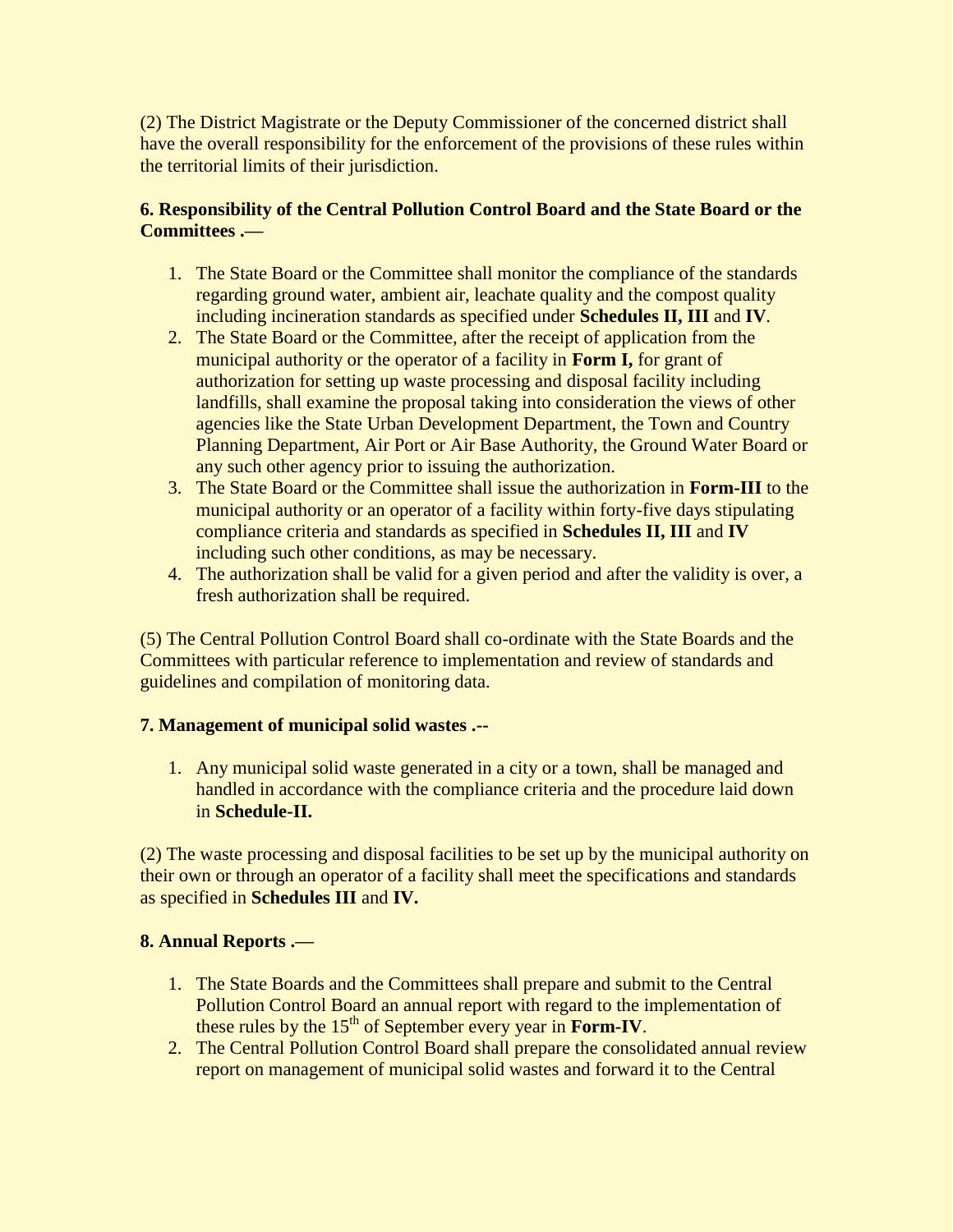Government alongwith its recommendations before the  $15<sup>th</sup>$  of December every year.

**9. Accident Reporting .--** When an accident occurs at any municipal solid wastes collection, segregation, storage, processing, treatment and dispoosal facility or landfill site or during the transportation of such wastes, the municipal authority shall forthwith report the accident in **Form-V** to the Secretary in-charge of the Urban Development Department in metropolitan cities, and to District Collector or Deputy Commissioner in all other cases.

## **Schedule I**

#### **[see rules4(2) and (3)]**

| <b>Serial</b> | <b>Compliance Criteria</b>                                                                 | <b>Schedule</b>             |
|---------------|--------------------------------------------------------------------------------------------|-----------------------------|
| No.           |                                                                                            |                             |
|               | Setting up of waste processing and disposal facilities                                     | By 31.12.2003 or<br>earlier |
|               | Monitoring the performance of waste processing and<br>disposal facilities                  | Once in six<br>months       |
| 3.            | Improvement of existing landfill sites as per provisions<br>of these rules                 | By 31.12.2001 or<br>earlier |
| 4.            | Identification of landfill sites for future use and making<br>site (s) ready for operation | By 31.12.2002 or<br>earlier |

#### **Implementation Schedule**

#### **Schedule -II**

#### **[see rules 6(1) and (3), 7(1)]**

#### **Management of Municipal Solid Wastes**

| S.no | <b>Parameters</b> | <b>Compliance criteria</b>                                                                                                                                    |  |
|------|-------------------|---------------------------------------------------------------------------------------------------------------------------------------------------------------|--|
|      | Collection of     | 1. Littering of municipal solid waste shall be prohibited in cities,<br><b>nunicipal solid</b> towns and in urban areas notified by the State Governments. To |  |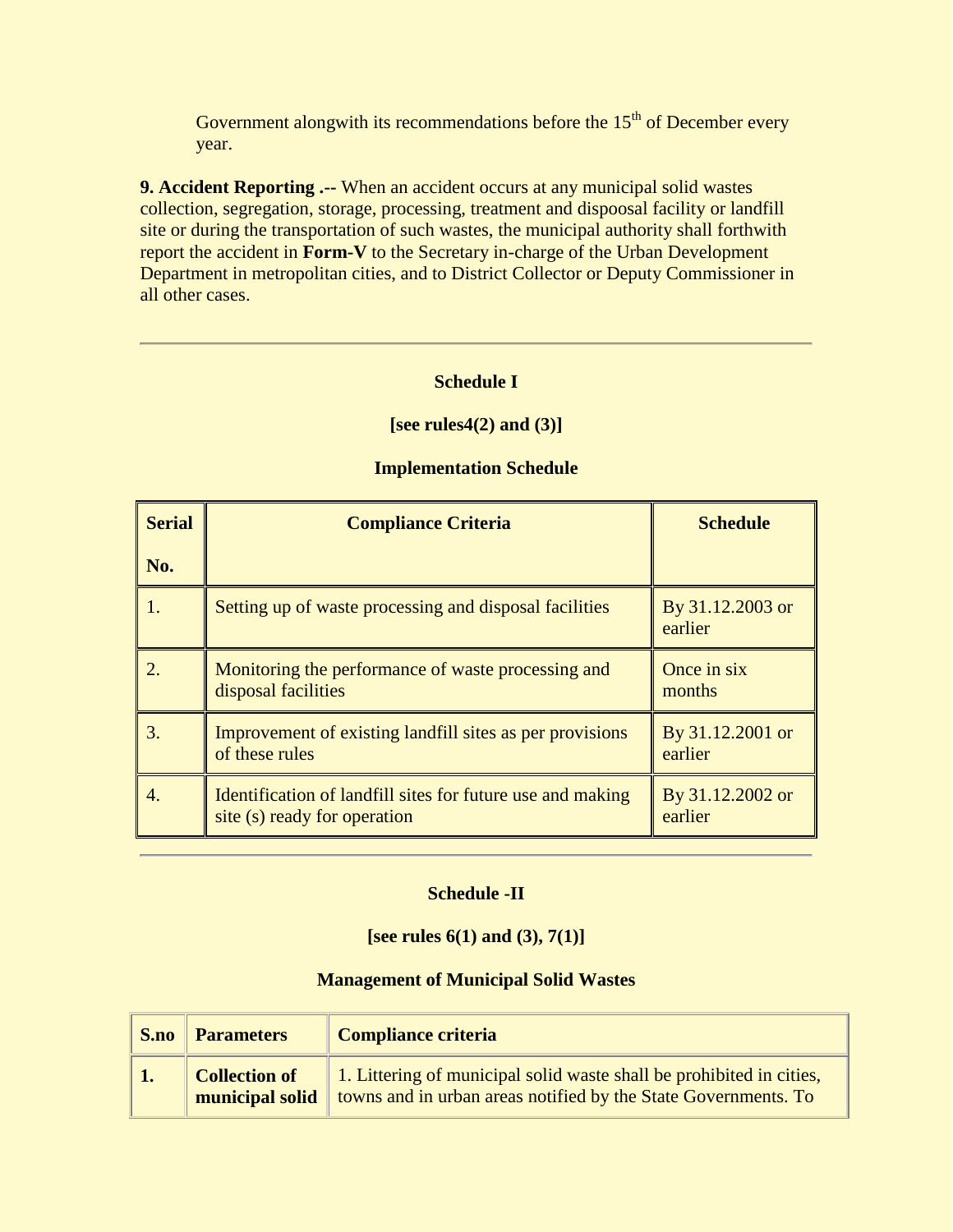|    | wastes                                      | prohibit littering and facilitate compliance, the following steps<br>shall be taken by the municipal authority, namely :-                                                                                                                                                                                                                                                                                                                                                                                                                                                                                                                                                                                                                                                                                                                                                                                                                                                                                                                                                                                                                                                                                                                                                                         |  |  |
|----|---------------------------------------------|---------------------------------------------------------------------------------------------------------------------------------------------------------------------------------------------------------------------------------------------------------------------------------------------------------------------------------------------------------------------------------------------------------------------------------------------------------------------------------------------------------------------------------------------------------------------------------------------------------------------------------------------------------------------------------------------------------------------------------------------------------------------------------------------------------------------------------------------------------------------------------------------------------------------------------------------------------------------------------------------------------------------------------------------------------------------------------------------------------------------------------------------------------------------------------------------------------------------------------------------------------------------------------------------------|--|--|
|    |                                             | i.<br>Organising house-to-house collection of municipal solid<br>wastes through any of the methods, like community bin<br>collection (central bin), house-to-house collection,<br>collection on regular pre-informed timings and scheduling<br>by using bell ringing of musical vehicle (without<br>exceeding permissible noise levels);<br>ii.<br>Devising collection of waste from slums and squatter areas<br>or localities including hotels, restaurants, office complexes<br>and commercial areas;<br>Wastes from slaughter houses, meat and fish markets,<br>iii.<br>fruits and vegetable markets, which are biodegradable in<br>nature, shall be managed to make use of such wastes;<br>Bio-medical wastes and industrial wastes shall not be<br>iv.<br>mixed with municipal solid wastes and such wastes shall<br>follow the rules separately specified for the purpose;<br>Collected waste from residential and other areas shall be<br>V.<br>transferred to community bin by hand-driven containerised<br>carts or other small vehicles;<br>vi.<br>Horticlutural and construction or demolition wastes or<br>debris shall be separately collected and disposed off<br>following proper norms. Similarly, wastes generated at<br>dairies shall be regulated in accordance with the State |  |  |
|    |                                             | laws;<br>Waste (garbage, dry leaves) shall not be burnt;<br>vii.<br>Stray animals shall not be allowed to move around waste<br>viii.<br>storage facilities or at any other place in the city or town<br>and shall be managed in accordance with the State laws.                                                                                                                                                                                                                                                                                                                                                                                                                                                                                                                                                                                                                                                                                                                                                                                                                                                                                                                                                                                                                                   |  |  |
|    |                                             | 2. The municipal authority shall notify waste collection schedule<br>and the likely method to be adopted for public benefit in a city or<br>town.                                                                                                                                                                                                                                                                                                                                                                                                                                                                                                                                                                                                                                                                                                                                                                                                                                                                                                                                                                                                                                                                                                                                                 |  |  |
|    |                                             | 3. It shall be the responsibility of generator of wastes to avoid<br>littering and ensure delivery of wastes in accordance with the<br>collection and segregation system to be notified by the municipal<br>authority as per para $1(2)$ of this Schedule.                                                                                                                                                                                                                                                                                                                                                                                                                                                                                                                                                                                                                                                                                                                                                                                                                                                                                                                                                                                                                                        |  |  |
| 2. | Segregation of<br>municipal solid<br>wastes | In order to encourage the citizens, municipal authority shall<br>organise awareness programmes for segregation of wastes and<br>shall promote recycling or reuse of segregated materials.                                                                                                                                                                                                                                                                                                                                                                                                                                                                                                                                                                                                                                                                                                                                                                                                                                                                                                                                                                                                                                                                                                         |  |  |
|    |                                             | The municipal authority shall undertake phased programme to                                                                                                                                                                                                                                                                                                                                                                                                                                                                                                                                                                                                                                                                                                                                                                                                                                                                                                                                                                                                                                                                                                                                                                                                                                       |  |  |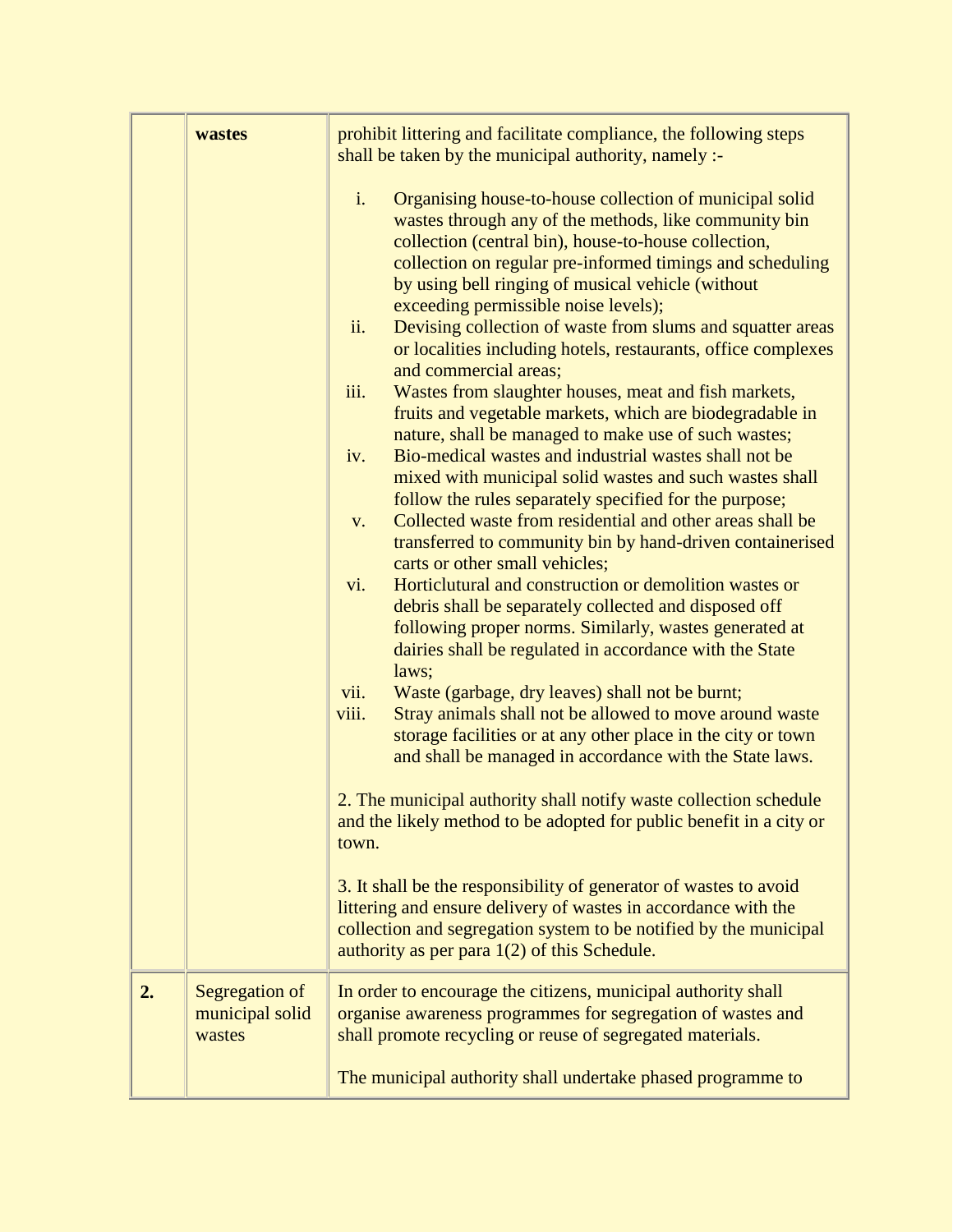|    |                                                       | ensure community participation in waste segregation. For this<br>purpose, regular meetings at quarterly intervals shall be arranged<br>by the municipal authorities with representatives of local resident<br>welfare associations and non-governmental organizations.                                                                                                                                                                                                                                                                          |  |  |
|----|-------------------------------------------------------|-------------------------------------------------------------------------------------------------------------------------------------------------------------------------------------------------------------------------------------------------------------------------------------------------------------------------------------------------------------------------------------------------------------------------------------------------------------------------------------------------------------------------------------------------|--|--|
| 3. | <b>Storage of</b><br>municipal solid<br>wastes        | Municipal authorities shall establish and maintain storage facilities<br>in such a manner as they do not create unhygienic and insanitary<br>conditions around it. Following criteria shall be taken into account<br>while establishing and maintaining storage facilities, namely :-                                                                                                                                                                                                                                                           |  |  |
|    |                                                       | i.<br>Storage facilities shall be created and established by taking<br>into account quantities of waste generation in a given area<br>and the population densities. A storage facility shall be so<br>placed that it is accessible to users;<br>ii.<br>Storage facilities to be set up by municipal authorities or<br>any other agency shall be so designed that wastes stored<br>are not exposed to open atmosphere and shall be<br>aesthetically acceptable and user-friendly;                                                                |  |  |
|    |                                                       | iii.<br>Storage facilities or 'bins' shall have 'easy to operate'<br>design for handling, transfer and transportation of waste.<br>Bins for storage of bio-degradable wastes shall be painted<br>green, those for storage of recyclable wastes shall be<br>printed white and those for storage of other wastes shall be<br>printed black;<br>Manual handling of waste shall be prohibited. If<br>iv.<br>unavoidable due to constraints, manual handling shall be<br>carried out under proper precaution with due care for<br>safety of workers. |  |  |
| 4. | <b>Transportation</b><br>of municipal<br>solid wastes | Vehicles used for transportation of wastes shall be covered. Waste<br>should not be visible to public, nor exposed to open environment<br>preventing their scattering. The following criteria shall be met,<br>namely:-                                                                                                                                                                                                                                                                                                                         |  |  |
|    |                                                       | i.<br>The storage facilities set up by municipal authorities shall<br>be daily attended for clearing of wastes. The bins or<br>containers wherever placed shall be cleaned before they<br>start overflowing;<br>ii.<br>Transportation vehicles shall be so designed that multiple<br>handling of wastes, prior to final disposal, is avoided.                                                                                                                                                                                                   |  |  |
| 5. | <b>Processing of</b><br>municipal solid               | Municipal authorities shall adopt suitable technology or<br>combination of such technologies to make use of wastes so as to                                                                                                                                                                                                                                                                                                                                                                                                                     |  |  |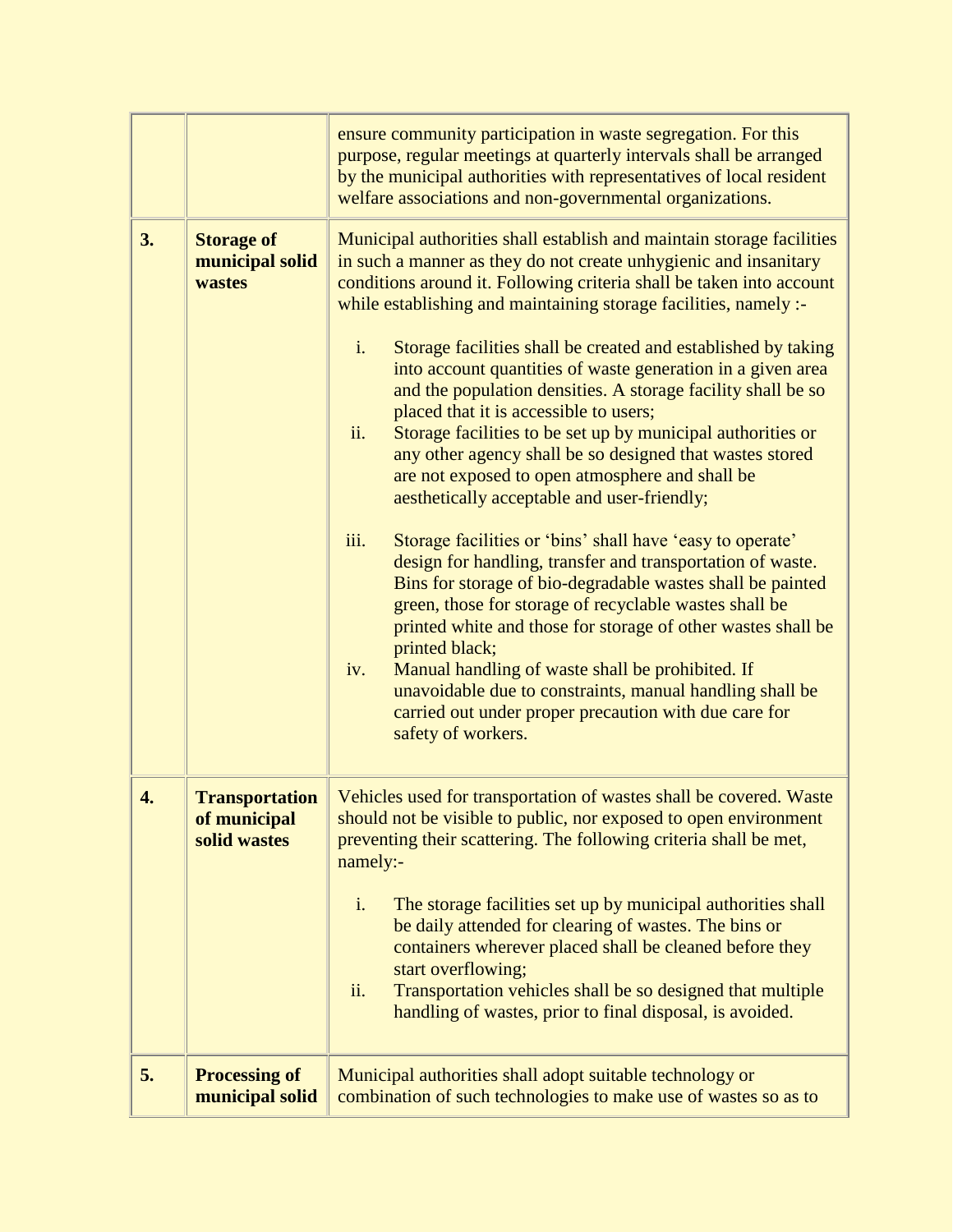| wastes |                                                 | minimize burden on landfill. Following criteria shall be adopted,<br>namely:-<br>(i) The biodegradable wastes shall be processed by<br>composting, vermicomposting, anaerobic digestion or any<br>other appropriate biological processing for stabilization of<br>wastes. It shall be ensured that compost or any other end<br>product shall comply with standards as specified in<br>Schedule-IV;                                                                                                                                                                                                                                                            |
|--------|-------------------------------------------------|---------------------------------------------------------------------------------------------------------------------------------------------------------------------------------------------------------------------------------------------------------------------------------------------------------------------------------------------------------------------------------------------------------------------------------------------------------------------------------------------------------------------------------------------------------------------------------------------------------------------------------------------------------------|
|        |                                                 | ii.<br>Mixed waste containing recoverable resources shall follow<br>the route of recycling. Incineration with or without energy<br>recovery including pelletisation can also be used for<br>processing wastes in specific cases. Municipal authority or<br>the operator of a facility wishing to use other state-of-the-<br>art technologies shall approach the Central Pollution<br>Control Board to get the standards laid down before<br>applying for grant of authorisation.                                                                                                                                                                              |
| 6.     | <b>Disposal of</b><br>municipal solid<br>wastes | Land filling shall be restricted to non-biodegradable, inert waste<br>and other waste that are not suitable either for recycling or for<br>biological processing. Land filling shall also be carried out for<br>residues of waste processing facilities as well as pre-processing<br>rejects from waste processing facilities. Land filling of mixed<br>waste shall be avoided unless the same is found unsuitable for<br>waste processing. Under unavoidable circumstances or till<br>installation of alternate facilities, land-filling shall be done<br>following proper norms. Landfill sites shall meet the<br>specifications as given in Schedule -III. |

## **Schedule III**

## **[see rules 6(1) and (3), 7(2)]**

## **Specifications for Landfill Sites**

## **Site Selection**

1. In areas falling under the jurisdiction of 'Development Authorities' it shall be the responsibility of such Development Authorities to identify the landfill sites and hand over the sites to the concerned municipal authority for development, operation and maintenance. Elsewhere, this responsibility shall lie with the concerned municipal authority.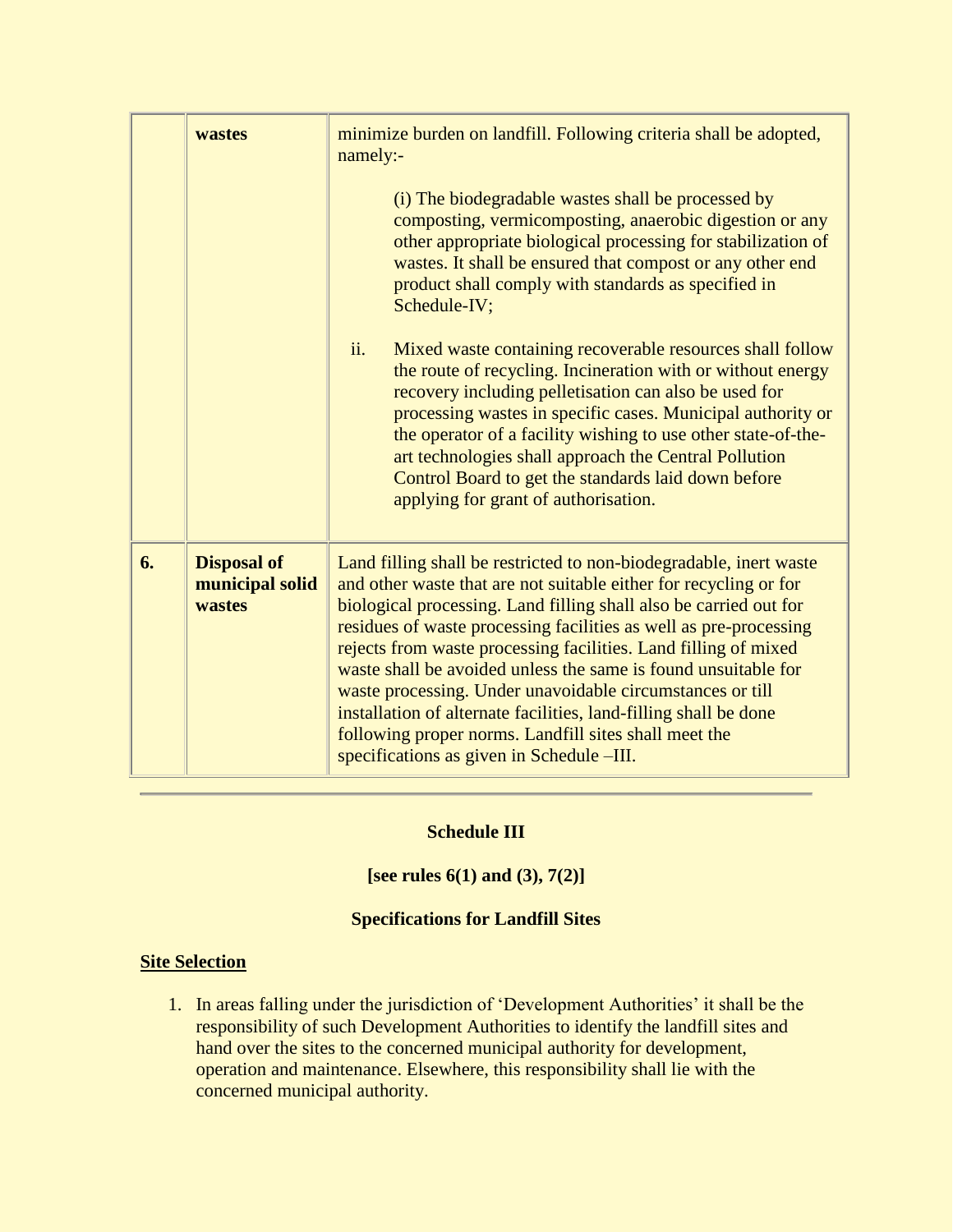- 2. Selection of landfill sites shall be based on examination of environmental issues. The Department of Urban Development of the State or the Union territory shall co-ordinate with the concerned organisations for obtaining the necessary approvals and clearances.
- 3. The landfill site shall be planned and designed with proper documentation of a phased construction plan as well as a closure plan.
- 4. he landfill sites shall be selected to make use of nearby wastes processing facility. Otherwise, wastes processing facility shall be planned as an integral part of the landfill site.
- 5. The existing landfill sites which continue to be used for more than five years, shall be improved in accordance of the specifications given in this Schedule.
- 6. Biomedical wastes shall be disposed off in accordance with the Bio-medical Wastes (Management and Handling) Rules, 1998 and hazardous wastes shall be managed in accordance with the Hazardous Wastes (Management and Handling ) Rules, 1989, as amended from time to time.
- 7. The landfill site shall be large enough to last for 20-25 years.
- 8. The landfill site shall be away from habitation clusters, forest areas, water bodies monuments, National Parks, Wetlands and places of important cultural, historical or religious interest.
- 9. A buffer zone of no-development shall be maintained around landfill site and shall be incorporated in the Town Planning Department's land-use plans.
- 10. Landfill site shall be away from airport including airbase. Necessary approval of airport or airbase authorities prior to the setting up of the landfill site shall be obtained in cases where the site is to be located within 20 km of an airport or airbase..

## **Facilities at the Site**

- 11. Landfill site shall be fenced or hedged and provided with proper gate to monitor incoming vehicles or other modes of transportation.
- 12. The landfill site shall be well protected to prevent entry of unauthorised persons and stray animals.
- 13. Approach and other internal roads for free movement of vehicles and other machinery shall exist at the landfill site.
- 14. The landfill site shall have wastes inspection facility to monitor wastes brought in for landfill, office facility for record keeping and shelter for keeping equipment and machinery including pollution monitoring equipments.
- 15. Provisions like weigh bridge to measure quantity of waste brought at landfill site, fire protection equipments and other facilities as may be required shall be provided.
- 16. Utilities such as drinking water (preferably bathing facilities for workers) and lighting arrangements for easy landfill operations when carried out in night hours shall be provided.
- 17. Safety provisions including health inspections of workers at landfill site shall be periodically made.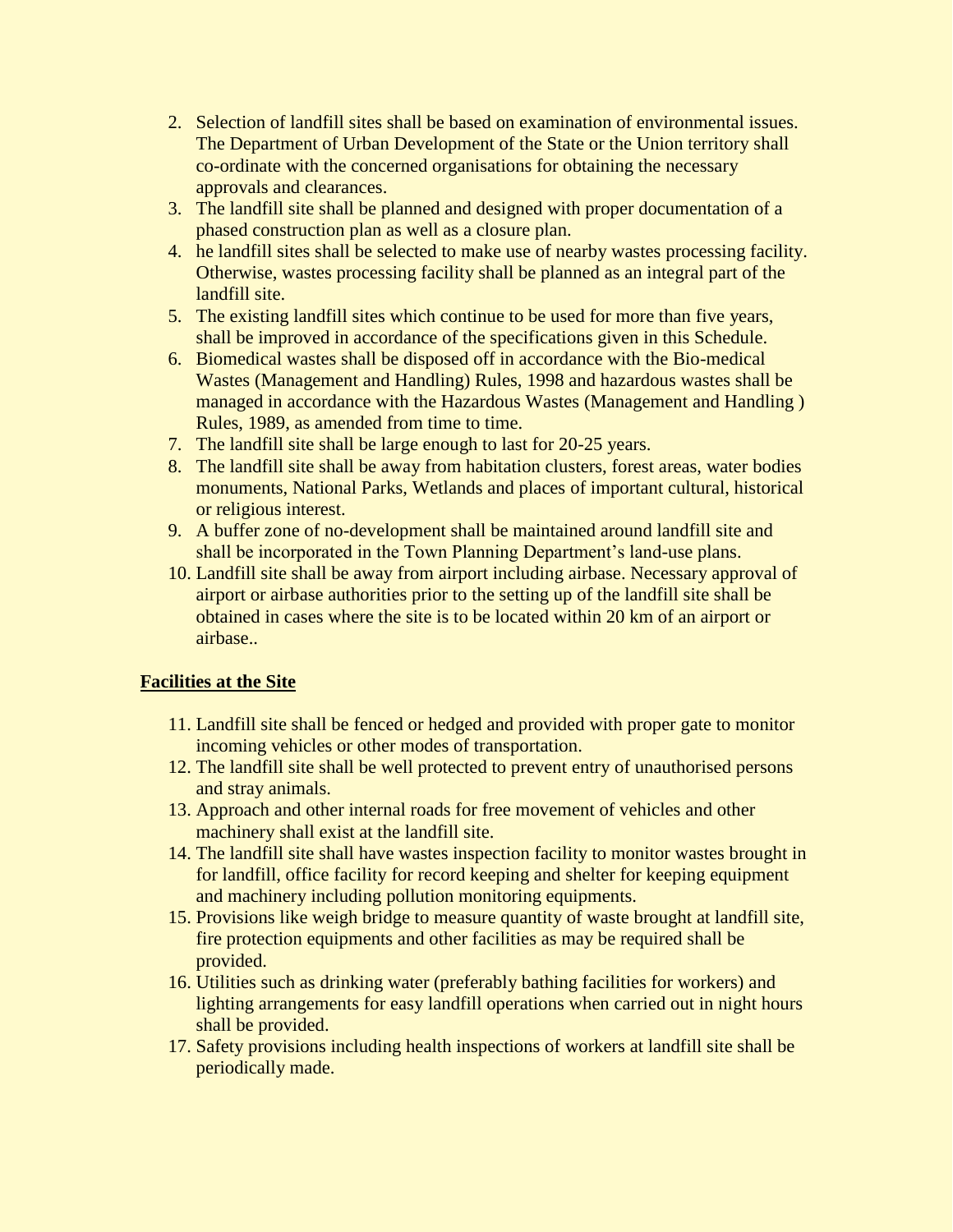## **Specifications for land filling**

- 18. Wastes subjected to land filling shall be compacted in thin layers using landfill compactors to achieve high density of the wastes. In high rainfall areas where heavy compactors cannot be used alternative measures shall be adopted.
- 19. Wastes shall be covered immediately or at the end of each working day with minimum 10 cm of soil, inert debris or construction material till such time waste processing facilities for composting or recycling or energy recovery are set up as per Schedule I.
- 20. Prior to the commencement of monsoon season, an intermediate cover of 40-65 cm thickness of soil shall be placed on the landfill with proper compaction and grading to prevent infiltration during monsoon. Proper drainage berms shall be constructed to divert run-off away from the active cell of the landfill.
- 21. After completion of landfill, a final cover shall be designed to minimize infiltration and erosion. The final cover shall meet the following specifications, namely :--
- a. The final cover shall have a barrier soil layer comprising of 60 cms of clay or amended soil with permeability coefficient less that  $1 \times 10^{-7}$  cm/sec.
- b. On top of the barrier soil layer there shall be a drainage layer of 15 cm.
- c. On top of the drainage layer there shall be a vegetative layer of 45 cm to support natural plant growth and to minimize erosion.

#### **Pollution prevention**

22. In order to prevent pollution problems from landfill operations, the following provisions shall be made, namely :-

- a. Diversion of storm water drains to minimize leachate generation and prevent pollution of surface water and also for avoiding flooding and creation of marshy conditions;
- b. Construction of a non-permeable lining system at the base and walls of waste disposal area. For landfill receiving residues of waste processing facilities or mixed waste or waste having contamination of hazardous materials (such as aerosols, bleaches, polishes, batteries, waste oils, paint products and pesticides) minimum liner specifications shall be a composite barrier having 1.5 mm high density polyethylene (HDPE) geomembrane, or equivalent, overlying 90 cm of soil (clay or amended soil) having permeability coefficient not greater than 1 x 10-  $7 \text{ cm/sec}$ . The highest level of water table shall be at least two meter below the base of clay or amended soil barrier layer;
- c. Provisions for management of leachates collection and treatment shall be made. The treated leachates shall meet the standards specified in Schedule- IV;
- d. Prevention of run-off from landfill area entering any stream, river, lake or pond.

## **Water Quality Monitoring**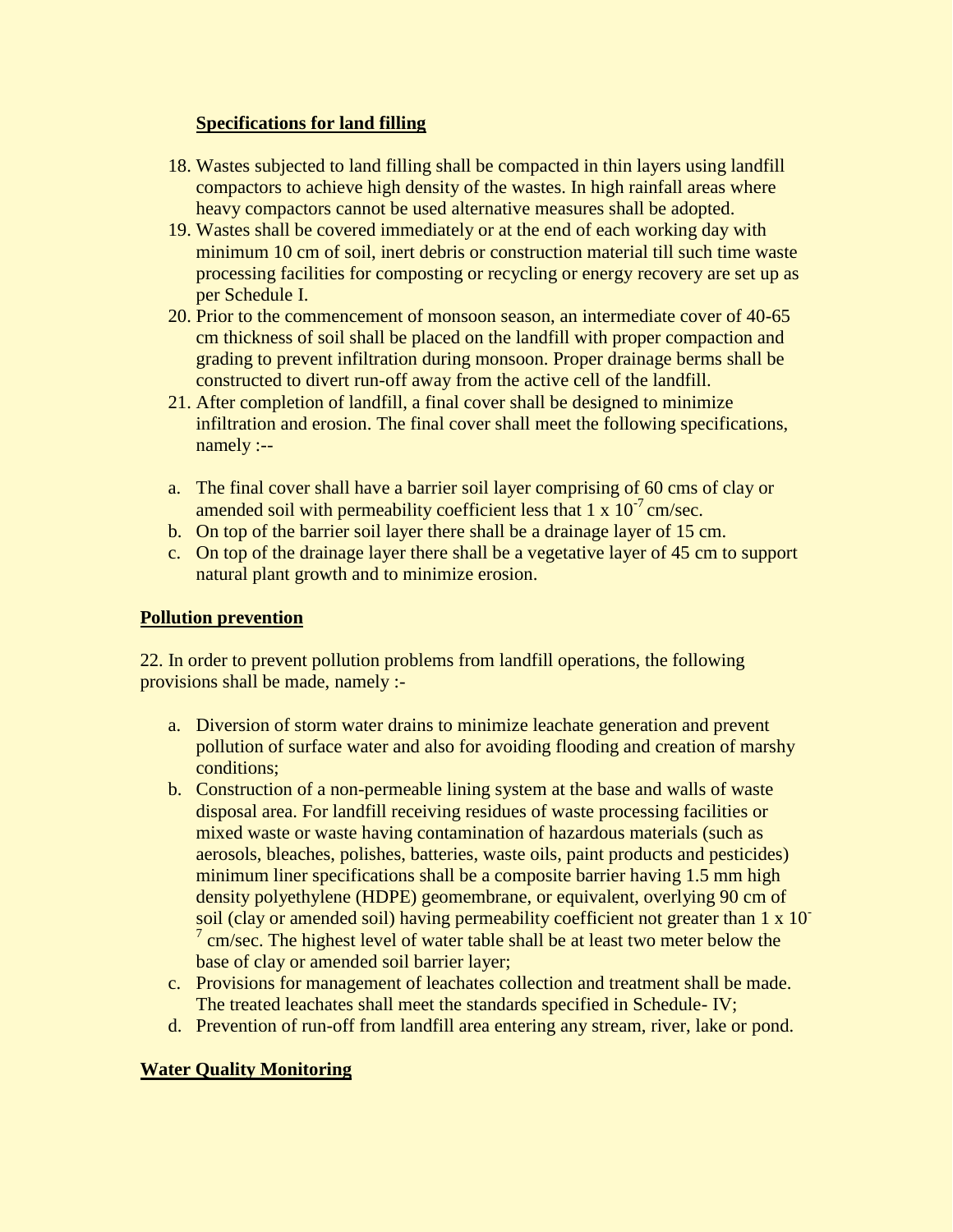- 23. Before establishing any landfill site, baseline data of ground water quality in the area shall be collected and kept in record for future reference. The ground water quality within 50 metres of the periphery of landfill site shall be periodically monitored to ensure that the ground water is not contaminated beyond acceptable limit as decided by the Ground Water Board or the State Board or the Committee. Such monitoring shall be carried out to cover different seasons in a year that is, summer, monsoon and post-monsoon period.
- 24. Usage of groundwater in and around landfill sites for any purpose (including drinking and irrigation) is to be considered after ensuring its quality. The following specifications for drinking water quality shall apply for monitoring purpose, namely :-

| S.No. | <b>Parameters</b>                    | IS 10500: 1991<br>Desirable limit (mg/l<br>except for pH) |
|-------|--------------------------------------|-----------------------------------------------------------|
| 1.    | Arsenic                              | 0.05                                                      |
| 2.    | Cadmium                              | 0.01                                                      |
| 3     | Chromium                             | 0.05                                                      |
| 4.    | Copper                               | 0.05                                                      |
| 5.    | Cyanide                              | 0.05                                                      |
| 6.    | Lead                                 | 0.05                                                      |
| 7.    | Mercury                              | 0.001                                                     |
| 8.    | <b>Nickel</b>                        |                                                           |
| 9.    | Nitrate as $NO3$                     | 45.0                                                      |
| 10    | <b>PH</b>                            | $6.5 - 8.5$                                               |
| 11.   | <b>Iron</b>                          | 0.3                                                       |
| 12.   | Total hardness (as $CaCO3$ )         | 300.0                                                     |
| 13.   | <b>Chlorides</b>                     | 250                                                       |
| 14.   | <b>Dissolved solids</b>              | 500                                                       |
| 15.   | Phenolic compounds (as<br>$C_6H_5OH$ | 0.001                                                     |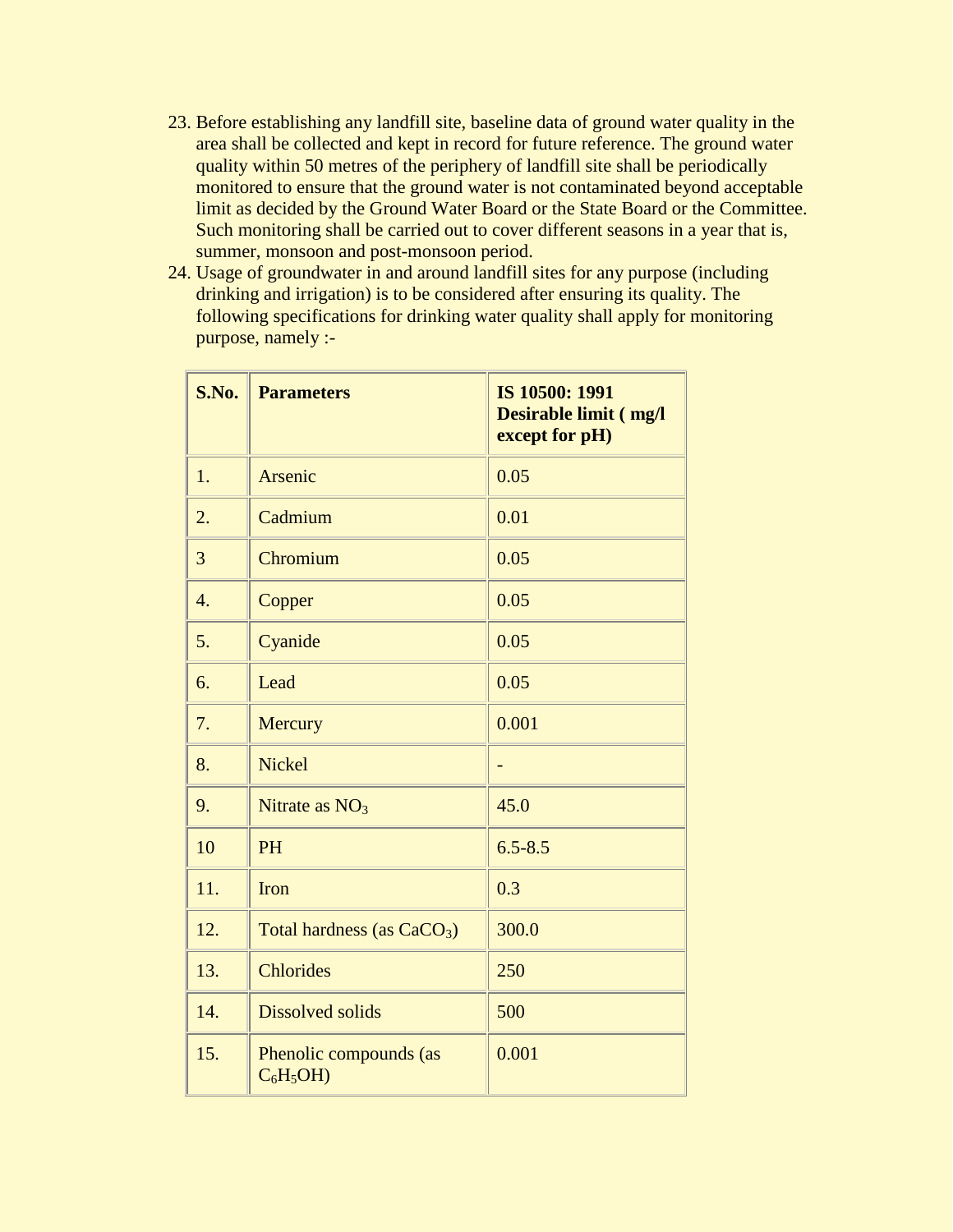| 10.                   | <b>Zinc</b>           |  |
|-----------------------|-----------------------|--|
| 1 <sub>7</sub><br>17. | Sulphate (as $SO_4$ ) |  |

#### **Ambient Air Quality Monitoring**

- 25. Installation of landfill gas control system including gas collection system shall be made at landfill site to minimize odour generation, prevent off-site migration of gases and to protect vegetation planted on the rehabilitated landfill surface.
- 26. The concentration of methane gas generated at landfill site shall not exceed 25 per cent of the lower explosive limit (LEL).
- 27. The landfill gas from the collection facility at a landfill site shall be utilized for either direct thermal applications or power generation, as per viability. Otherwise, landfill gas shall be burnt (flared) and shall not be allowed to directly escape to the atmosphere or for illegal tapping. Passive venting shall be allowed if its utiliztion or flaring is not possible.
- 28. Ambient air quality at the landfill site and at the vicinity shall be monitored to meet the following specified standards, namely :-

| S.No. | <b>Parameters</b>                   | <b>Acceptable levels</b>                                                                           |
|-------|-------------------------------------|----------------------------------------------------------------------------------------------------|
| (i)   | Sulphur dioxide                     | $120 \mu$ γ/ $\mu^3$ (24 ηουρσ)                                                                    |
| (ii)  | <b>Suspended Particulate Matter</b> | $500 \mu$ γ/ $\mu^3$ (24 ηουρσ)                                                                    |
| (iii) | Methane                             | Not to exceed 25 per cent of<br>the lower explosive limit<br>(equivalent to $650 \text{ mg/m}^3$ ) |
| (iv)  | Ammonia daily average               |                                                                                                    |
|       | (Sample duration 24 hrs)            | 0.4 mg/m <sup>3</sup> (400 $\mu$ $\gamma/\mu^3$ )                                                  |
|       |                                     |                                                                                                    |
| (v)   | Carbon monoxide                     | 1 hour average : $2 \text{ mg/m}^3$                                                                |
|       |                                     | 8 hour average : $1 \text{ mg/m}^3$                                                                |

29. The ambient air quality monitoring shall be carried out by the concerned authority as per the following schedule, namely:-

(a) Six times in a year for cities having population of more than fifty lakhs;

(b) Four times in a year for cities having population between ten and fifty lakhs;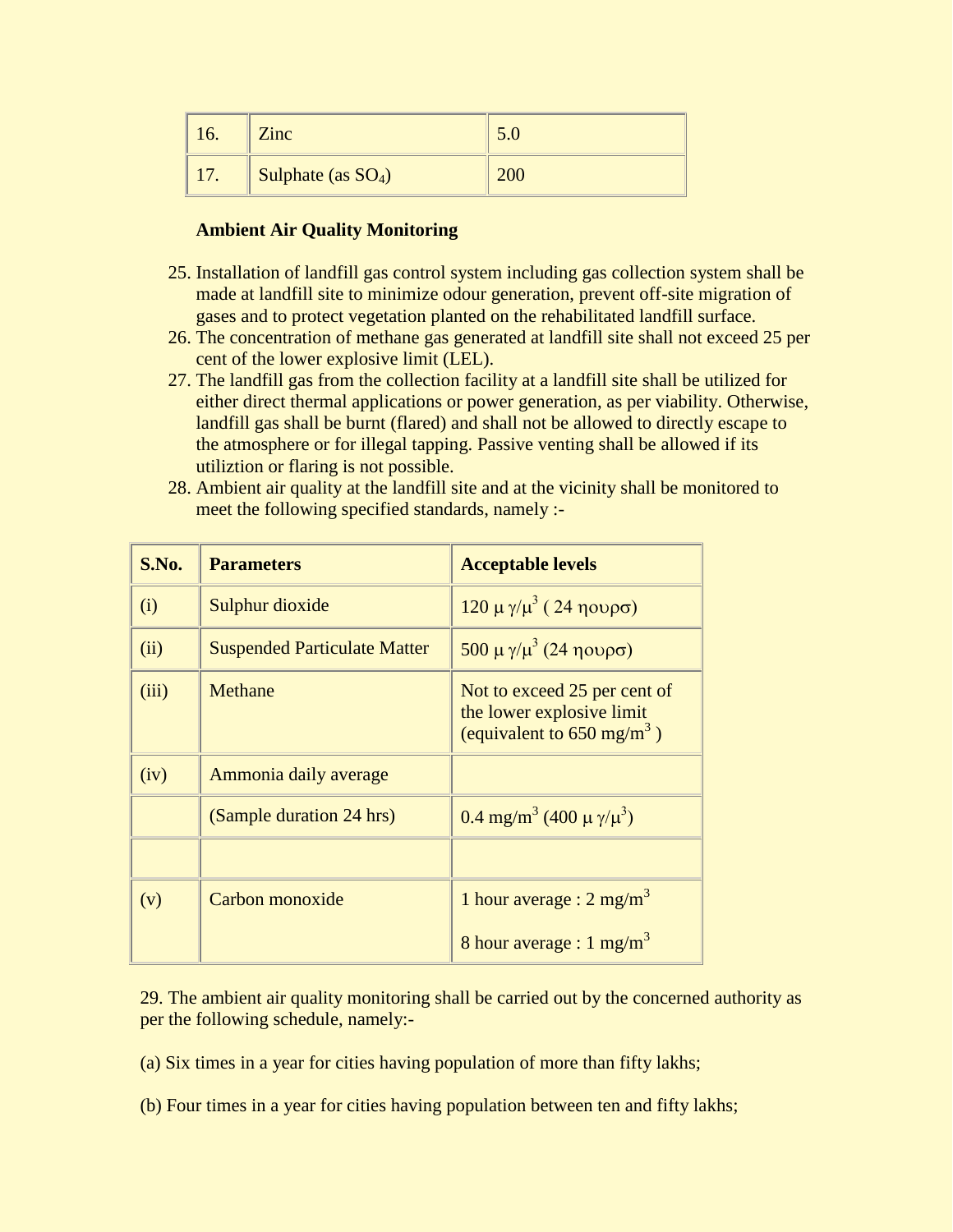(c) Two times in a year for town or cities having population between one and ten lakhs.

#### **Plantation at Landfill Site**

30. A vegetative cover shall be provided over the completed site in accordance with the and following specifications, namely :-

(a) Selection of locally adopted non-edible perennial plants that are resistant to drought and extreme temperatures shall be allowed to grow;

(b) The plants grown be such that their roots do not penetrate more than 30 cms. This condition shall apply till the landfill is stabilised;

(c) Selected plants shall have ability to thrive on low-nutrient soil with minimum nutrient addition;

(d) Plantation to be made in sufficient density to minimize soil erosion.

#### **Closure of Landfill Site and Post-care**

31. The post-closure care of landfill site shall be conducted for at least fifteen years and long term monitoring or care plan shall consist of the following, namely :-

(a) Maintaining the integrity and effectiveness of final cover, making repairs and preventing run-on and run-off from eroding or otherwise damaging the final cover;

(b) Monitoring leachate collection system in accordance with the requirement;

(c) Monitoring of ground water in accordance with requirements and maintaining ground water quality;

(d) Maintaining and operating the landfill gas collection system to meet the standards.

32. Use of closed landfill sites after fifteen years of post-closure monitoring can be considered for human settlement or otherwise only after ensuring that gaseous and leachate analysis comply with the specified standards.

#### **Special provisions for hilly areas**

33. Cities and towns located on hills shall have location-specific methods evolved for final disposal of solid wastes by the municipal authority with the approval of the concerned State Board or the Committee. The municipal authority shall set up processing facilities for utilization of biodegradable organic wastes. The inert and non-biodegradable waste shall be used for building roads or filling-up of appropriate areas on hills. Because of constraints in finding adequate land in hilly areas, wastes not suitable for road-laying or filling up shall be disposed of in specially designed landfills.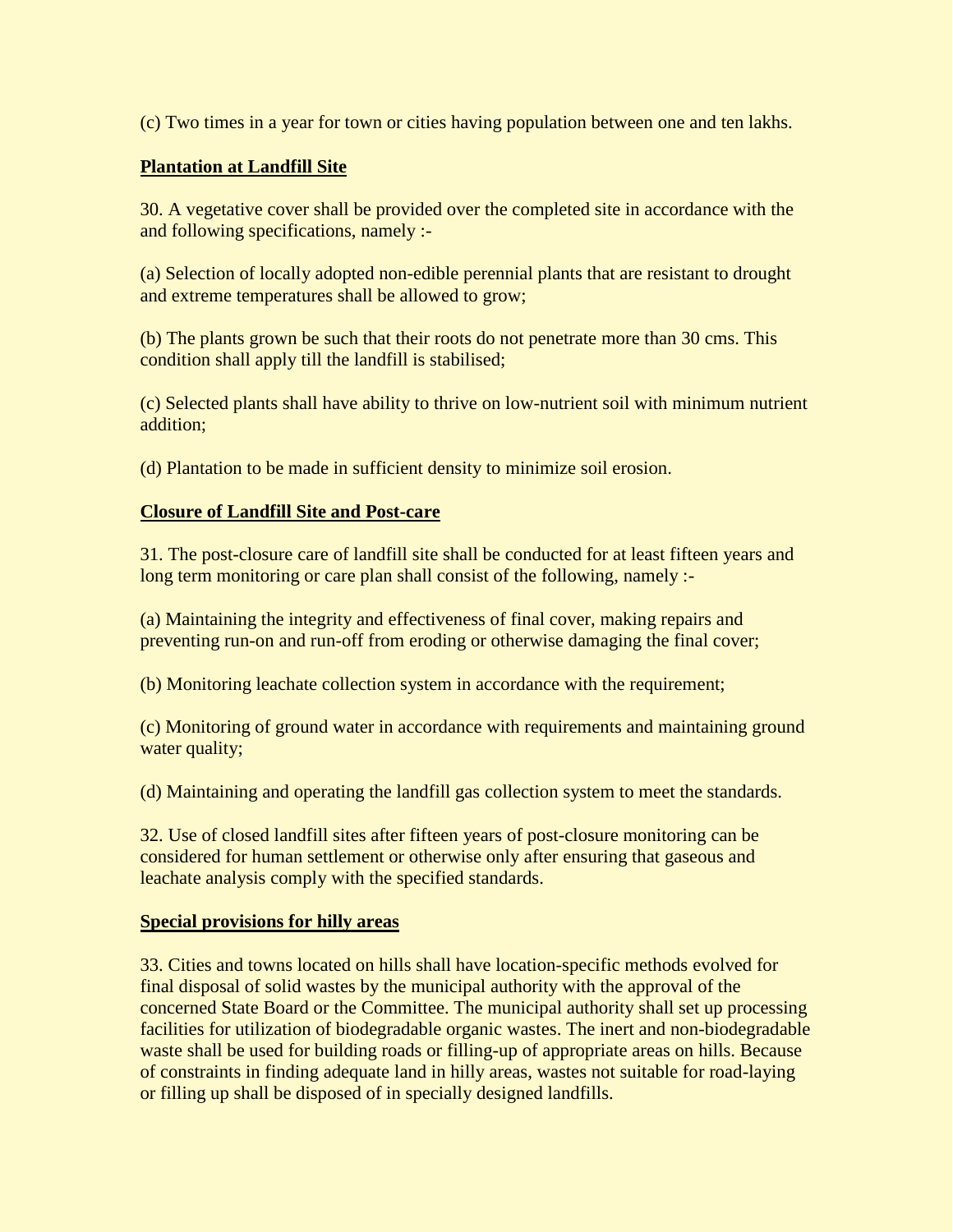## **Schedule IV**

## **[see rules 6(1) and (3), 7(2)]**

## **Standards for Composting, Treated Leachates and Incineration**

- 1. The waste processing or disposal facilities shall include composting, incineration, pelletisation, energy recovery or any other facility based on state-of-the-art technology duly approved by the Central Pollution Control Board
- 2. In case of engagement of private agency by the municipal authority, a specific agreement between the municipal authority and the private agency shall be made particularly, for supply of solid waste and other relevant terms and conditions.
- 3. In order to prevent pollution problems from compost plant and other processing facilities, the following shall be complied with, namely :-
- i. The incoming wastes at site shall be maintained prior to further processing. To the extent possible, the waste storage area should be covered. If, such storage is done in an open area, it shall be provided with impermeable base with facility for collection of leachate and surface water run-off into lined drains leading to a leachate treatment and disposal facility;
- ii. Necessary precautions shall be taken to minimise nuisance of odour, flies, rodents, bird menace and fire hazard;
- iii. In case of breakdown or maintenance of plant, waste intake shall be stopped and arrangements be worked out for diversion of wastes to the landfill site;
- iv. Pre-process and post-process rejects shall be removed from the processing facility on regular basis and shall not be allowed to pile at the site. Recyclables shall be routed through appropriate vendors. The non-recyclables shall be sent for well designed landfill site(s).
- v. In case of compost plant, the windrow area shall be provided with impermeable base. Such a base shall be made of concrete or compacted clay, 50 cm thick, having permeability coefficient less than  $10^{-7}$  cm/sec. The base shall be provided with 1 to 2 per cent slope and circled by lined drains for collection of leachate or surface run-off;
- vi. Ambient air quality monitoring shall be regularly carried out particularly for checking odour nuisance at down-wind direction on the boundary of processing plant.

• In order to ensure safe application of compost, the following specifications for compost quality shall be met, namely:-

| <b>Parameters</b> | Concentration not to exceed *<br>I (mg/kg dry basis, except pH value<br>and C/N ratio) |
|-------------------|----------------------------------------------------------------------------------------|
|-------------------|----------------------------------------------------------------------------------------|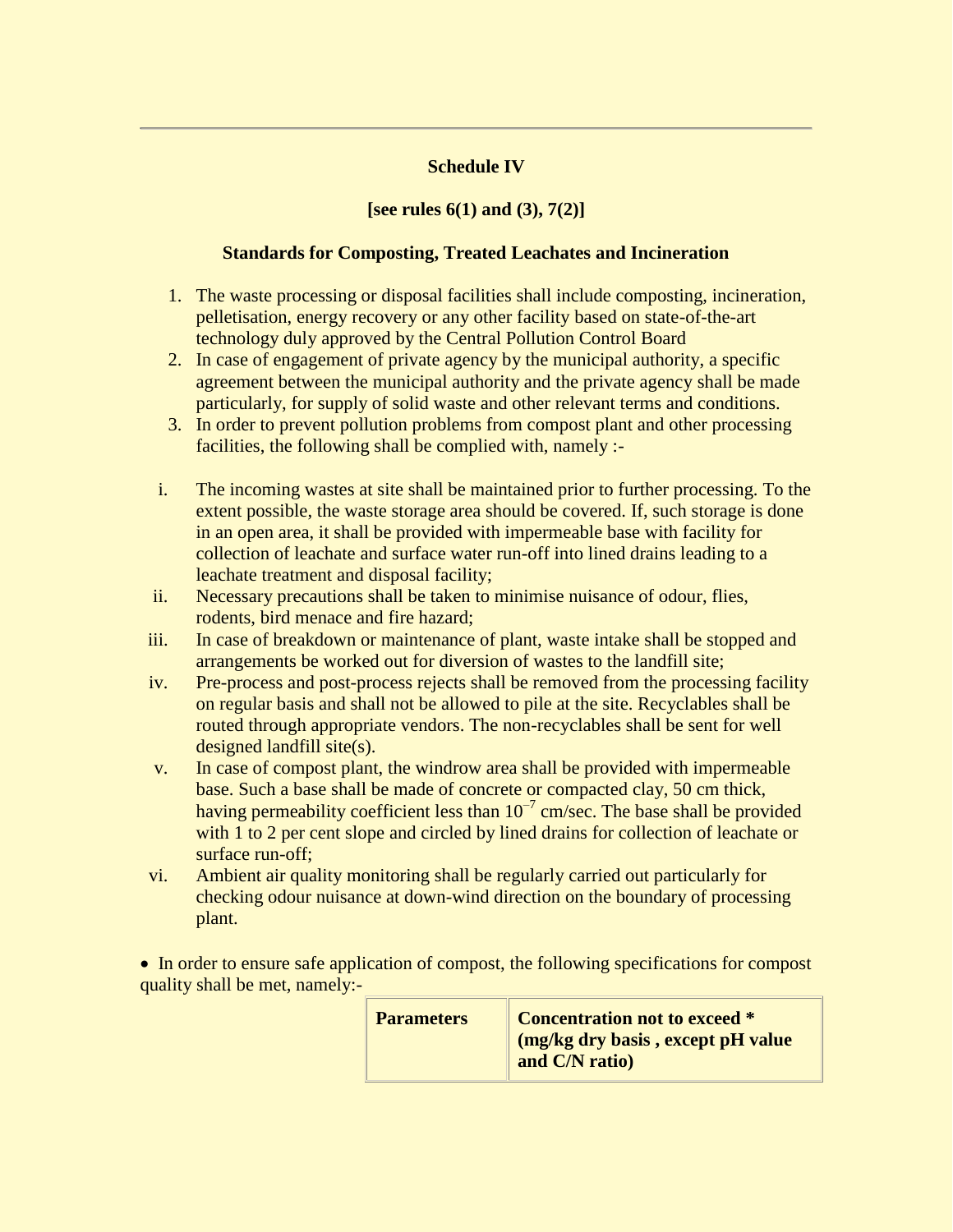| Arsenic       | 10.00       |
|---------------|-------------|
| Cadmium       | 5.00        |
| Chromium      | 50.00       |
| Copper        | 300.00      |
| Lead          | 100.00      |
| Mercury       | 0.15        |
| <b>Nickel</b> | 50.00       |
| Zinc          | 1000.00     |
| C/N ratio     | $20 - 40$   |
| <b>PH</b>     | $5.5 - 8.5$ |

\* Compost (final product) exceeding the above stated concentration limits shall not be used for food crops. However, it may be utilized for purposes other than growing food crops.

4. The disposal of treated leachates shall follow the following standards, namely:-

| S.No           | <b>Parameter</b>                            | <b>Standards</b><br>(Mode of Disposal) |                                |                         |
|----------------|---------------------------------------------|----------------------------------------|--------------------------------|-------------------------|
|                |                                             | <b>Inland</b><br>surface<br>water      | <b>Public</b><br><b>sewers</b> | <b>Land</b><br>disposal |
| 1.             | Suspended solids, mg/l, max                 | 100                                    | 600                            | 200                     |
| 2.             | Dissolved solids (inorganic)<br>mg/l, max.  | 2100                                   | 2100                           | 2100                    |
| 3              | PH value                                    | 5.5 to $9.0$                           | 5.5 to $9.0$                   | 5.5 to 9.0              |
| $\overline{4}$ | Ammonical nitrogen (as N),<br>$mg/l$ , max. | 50                                     | 50                             |                         |
| 5              | Total Kjeldahl nitrogen (as N),             | 100                                    |                                |                         |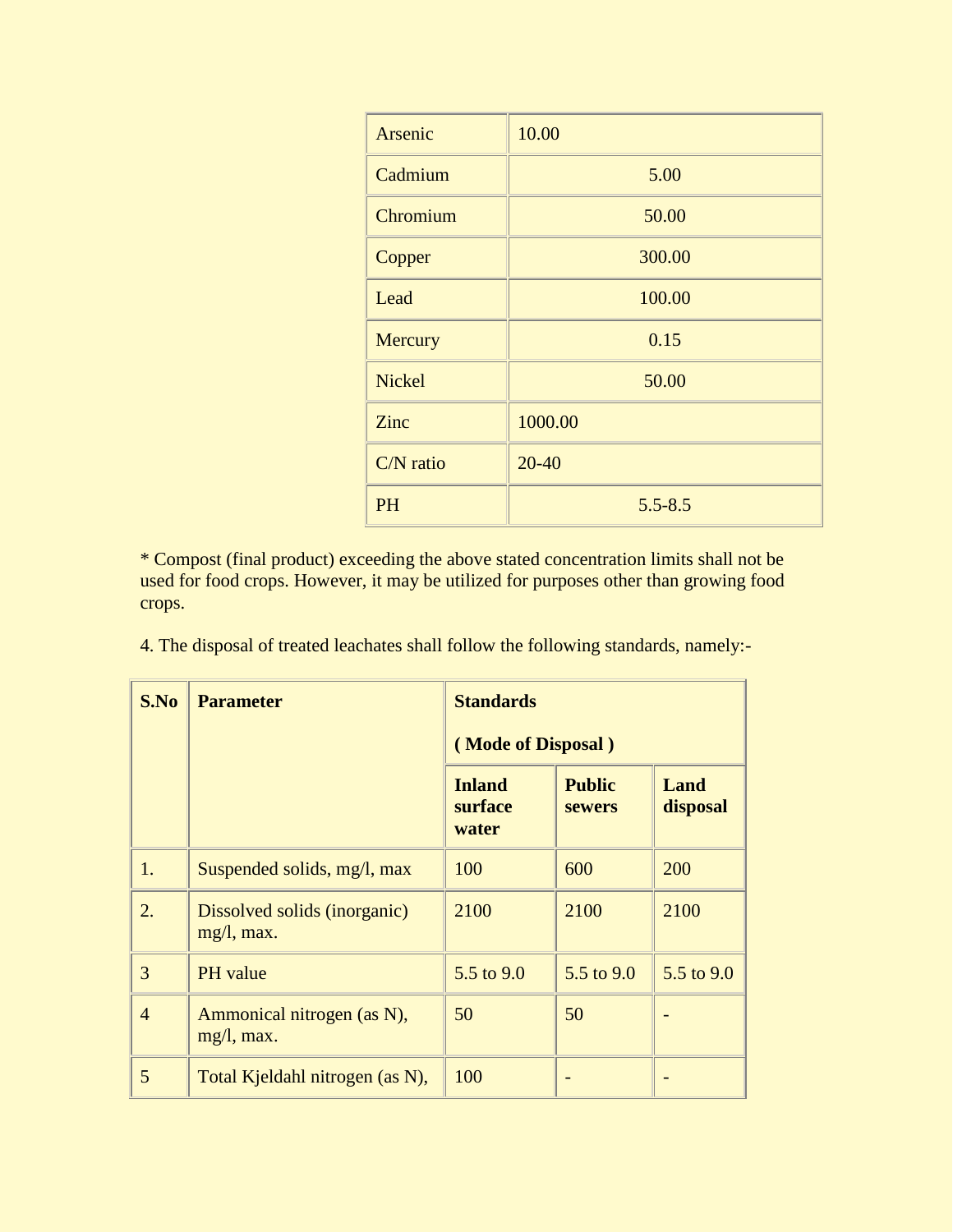|                | mg/l, max.                                                          |      |      |                          |
|----------------|---------------------------------------------------------------------|------|------|--------------------------|
| 6              | Biochemical oxygen demand (<br>3 days at $27^{\circ}$ C) max.(mg/l) | 30   | 350  | 100                      |
| $\overline{7}$ | Chemical oxygen demand,<br>mg/l, max.                               | 250  |      |                          |
| 8              | Arsenic (as As), mg/l, max                                          | 0.2  | 0.2  | 0.2                      |
| 9              | Mercury (as Hg), mg/l, max                                          | 0.01 | 0.01 | ÷,                       |
| 10             | Lead (as Pb), mg/l, max                                             | 0.1  | 1.0  |                          |
| 11             | Cadmium (as Cd), mg/l, max                                          | 2.0  | 1.0  |                          |
| 12             | Total Chromium (as Cr), mg/l,<br>max.                               | 2.0  | 2.0  |                          |
| 13             | Copper (as Cu), mg/l, max.                                          | 3.0  | 3.0  | ÷,                       |
| 14             | Zinc (as $Zn$ ), mg/l, max.                                         | 5.0  | 15   | $\overline{\phantom{0}}$ |
| 15             | Nickel (as Ni), mg/l, max                                           | 3.0  | 3.0  |                          |
| 16             | Cyanide (as CN), mg/l, max.                                         | 0.2  | 2.0  | 0.2                      |
| 17             | Chloride (as Cl), mg/l, max.                                        | 1000 | 1000 | 600                      |
| 18             | Fluoride (as F), mg/l, max                                          | 2.0  | 1.5  |                          |
| 19             | Phenolic compounds (as<br>$C_6H_5OH$ mg/l, max.                     | 1.0  | 5.0  |                          |

Note : While discharging treated leachates into inland surface waters, quantity of leachates being discharged and the quantity of dilution water available in the receiving water body shall be given due consideration.

The incinerators shall meet the following operating and emission standards, namely:-

## **A. Operating Standards**

(1) The combustion efficiency (CE) shall be at least 99.00%.

(2) The combustion efficiency is computed as follows :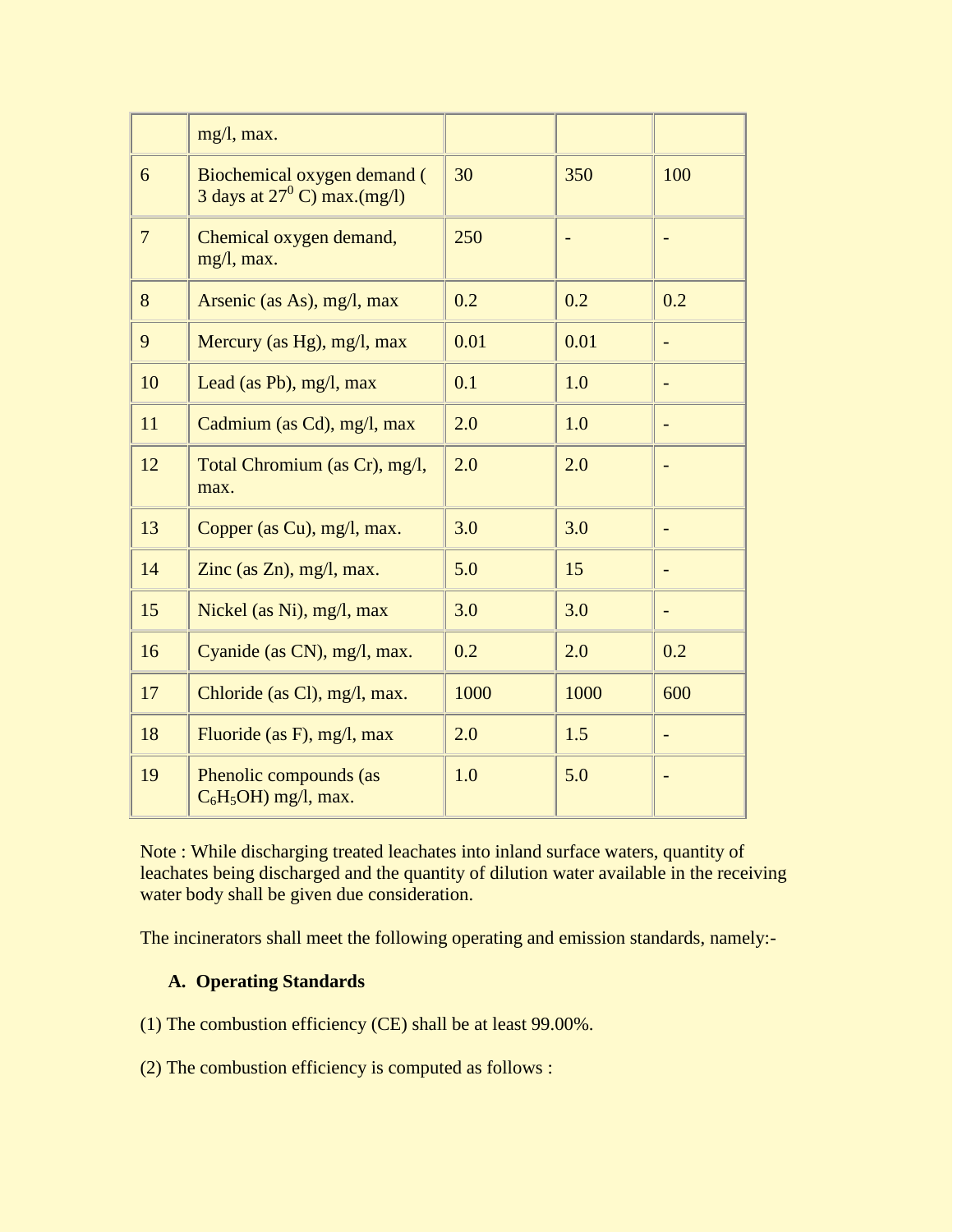$$CO<sub>2</sub>$  $C.E. =$  ------------------------ x 100  $$CO<sub>2</sub> + $CO$ 

#### **1. Emission Standards**

```
Parameters \sim Concentration mg/Nm<sup>3</sup> at (12% CO<sub>2</sub>)
correction)
(1) Particulate matter
(2) Nitrogen Oxides 450
(3) HCl 50 HCl 50 HCl 50 HCl 50 HCl 50 HCl 50 HCl 50 HCl 50 HCl 50 HCl 50 HCl 50 HCl 50 HCl 50 HCl 50 HCl 50 HCl 50 HCl 50 HCl 50 HCl 50 HCl 50 HCl 50 HCl 50 HCl 50 HCl 50(4) Minimum stack height shall be 30 metres above ground.
(5) Volatile organic compounds in ash shall not be more than 
       0.01%.
```
#### **Note :**

- 1. Suitably designed pollution control devices shall be installed or retrofitted with the incinerator to achieve the above emission limits, if necessary.
- 2. astes to be incinerated shall not be chemically treated with any chlorinated disinfectants
- 3. Chlorinated plastics shall not be incinerated.
- 4. Toxic metals in incineration ash shall be limited within the regulatory quantities as specified in the Hazardous Wastes (Management and Handling) Rules, 1989 as amended from time to time.
- 5. Only low sulphur fuel like l.d.o., l.s.h.s or Diesel shall be used as fuel in the incinerator.

#### **Form –I**

#### **[see rules 4(2) & 6(2)]**

#### **Application for obtaining authorization**

To, The Member Secretary ---------------------------

---------------------------

| Name of the municipal authority/Name of the<br>agency appointed by the municipal authority |  |
|--------------------------------------------------------------------------------------------|--|
| Correspondence address                                                                     |  |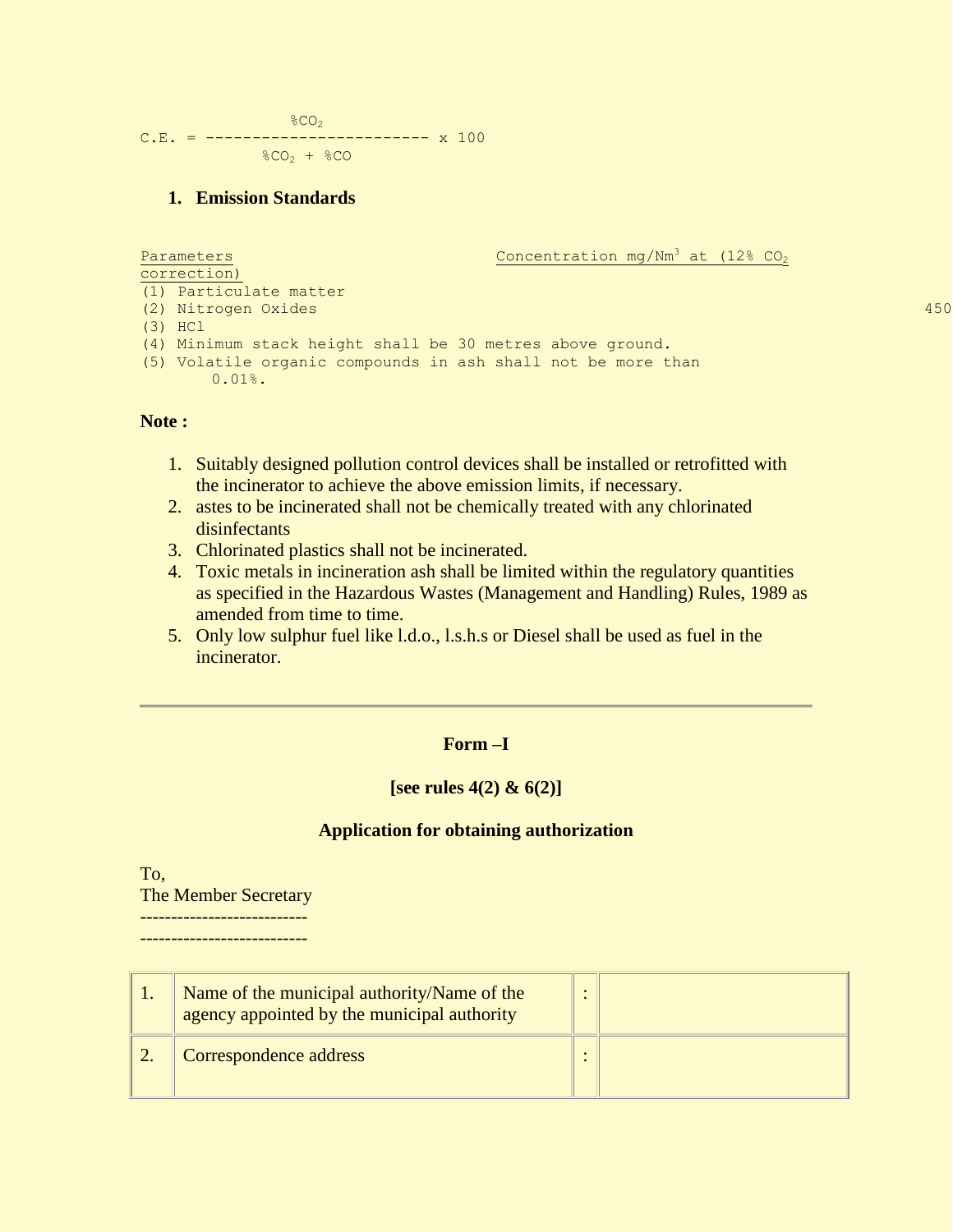|     | Telephone No.<br>Fax No.                                                                                                                                                                                                                                                                                                                                                                                                                                                                                                                                                                                                                                                                                                                                         |  |                                                                                                                       |
|-----|------------------------------------------------------------------------------------------------------------------------------------------------------------------------------------------------------------------------------------------------------------------------------------------------------------------------------------------------------------------------------------------------------------------------------------------------------------------------------------------------------------------------------------------------------------------------------------------------------------------------------------------------------------------------------------------------------------------------------------------------------------------|--|-----------------------------------------------------------------------------------------------------------------------|
| 3.  | Nodal Officer & designation (Officer authorised<br>by the municipal authority or agency responsible<br>for operation of processing or disposal facility)                                                                                                                                                                                                                                                                                                                                                                                                                                                                                                                                                                                                         |  |                                                                                                                       |
| 4.  | Authorization applied for (Please tick mark)                                                                                                                                                                                                                                                                                                                                                                                                                                                                                                                                                                                                                                                                                                                     |  | (a) Setting up $\&$ operation of<br>waste rocessing facility<br>(b) Setting up $\&$ operation of<br>disposal facility |
| 5.  | Detailed proposal of waste processing/disposal<br>facility (to be attached) to include                                                                                                                                                                                                                                                                                                                                                                                                                                                                                                                                                                                                                                                                           |  |                                                                                                                       |
| 5.1 | <b>Processing of Waste</b><br><b>Location of site</b><br>$\mathbf{i}$ .<br>ii.<br>Name of waste processing technology<br>iii.<br>Details of processing technology<br>Quanitty of waste to be processed per day<br>iv.<br>Site clearance (from local authority)<br>V.<br>Details of agreement between municipal<br>vi.<br>authority and operating agency<br>vii.<br>Utilization programme for waste processed<br>(Product utilization)<br>Methodology for disposal of waste<br>viii.<br>processing rejects (quantity and quality)<br>Measures to be taken for prevention and<br>ix.<br>control of environmental pollution<br><b>Investment on Project and expected returns</b><br>X.<br>Measures to be taken for safety of workers<br>xi.<br>working in the plant |  |                                                                                                                       |
| 5.2 | <b>Disposal of Waste</b><br>Number of sites indentified<br>$\mathbf{i}$ .<br>ii.<br>Layout maps of site<br>Quantity of waste to be disposed per day<br>iii.<br>Nature and composition of waste<br>iv.<br>Details of methodology or criteria<br>V.<br>followed for site selection<br>Details of existing site under operation<br>vi.                                                                                                                                                                                                                                                                                                                                                                                                                              |  |                                                                                                                       |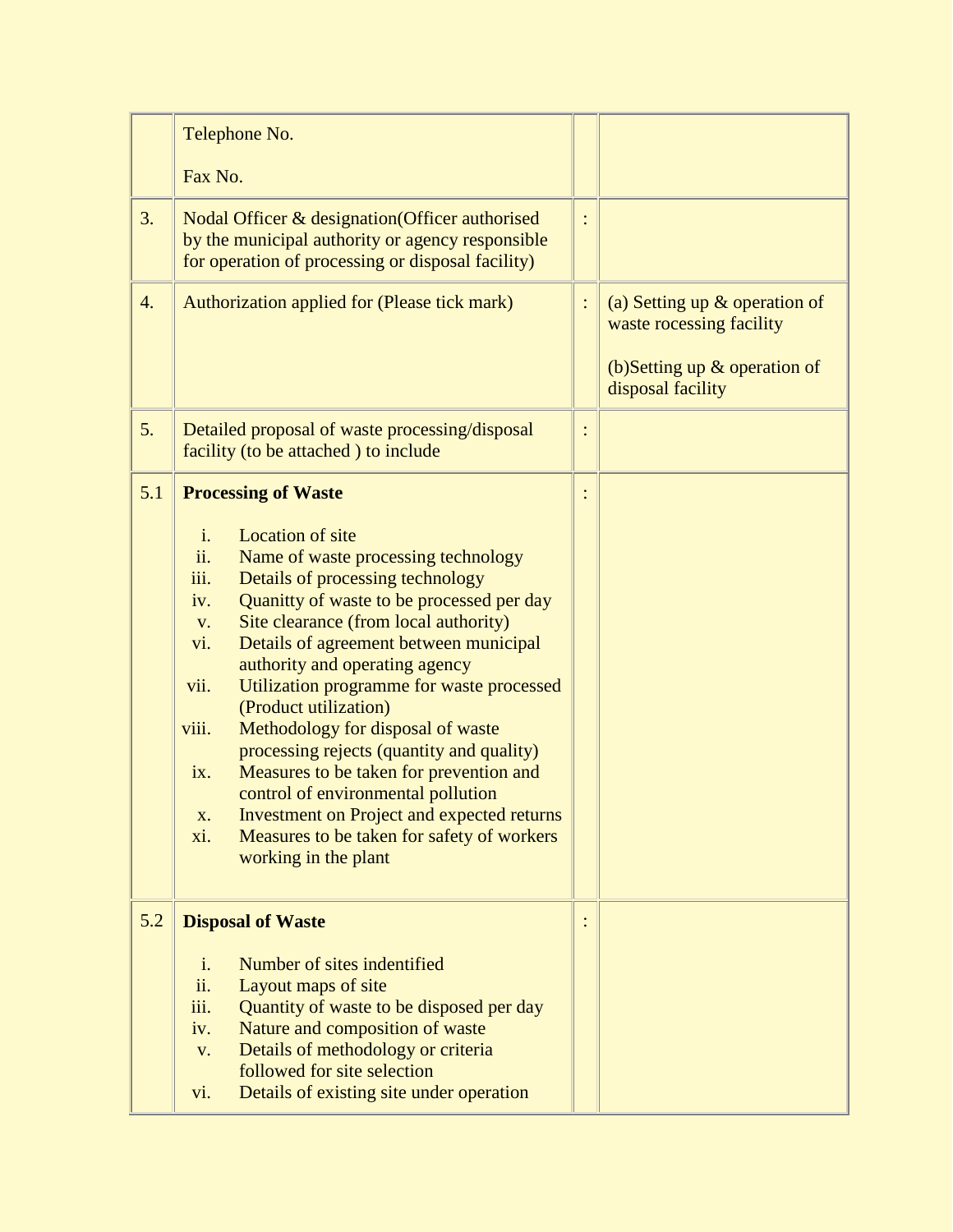|      | vii.<br>viii. | Methodology and operational details of<br>landfilling<br>Measures taken to check enviornmental |  |                                   |
|------|---------------|------------------------------------------------------------------------------------------------|--|-----------------------------------|
|      |               | pollution                                                                                      |  |                                   |
| Date |               |                                                                                                |  | <b>Signature of Nodal Officer</b> |

# Form - II

# [See rule  $4(4)$ ]

Format of Annual Report to be submitted by the Municipal Authority

| $\mathbf{i}$ .<br>ii.<br>iii.                   |                                                      |  |  |
|-------------------------------------------------|------------------------------------------------------|--|--|
|                                                 |                                                      |  |  |
|                                                 |                                                      |  |  |
| iv.                                             | Name of Incharge dealing with municipal solid wastes |  |  |
|                                                 |                                                      |  |  |
| 1. Quantity and composition of solid wastes     |                                                      |  |  |
| (i) Total quantity of wastes generated per day  |                                                      |  |  |
| (ii) Total quantity of wastes collected per day |                                                      |  |  |
|                                                 |                                                      |  |  |

# (iii)Total quantity of wastes processed for :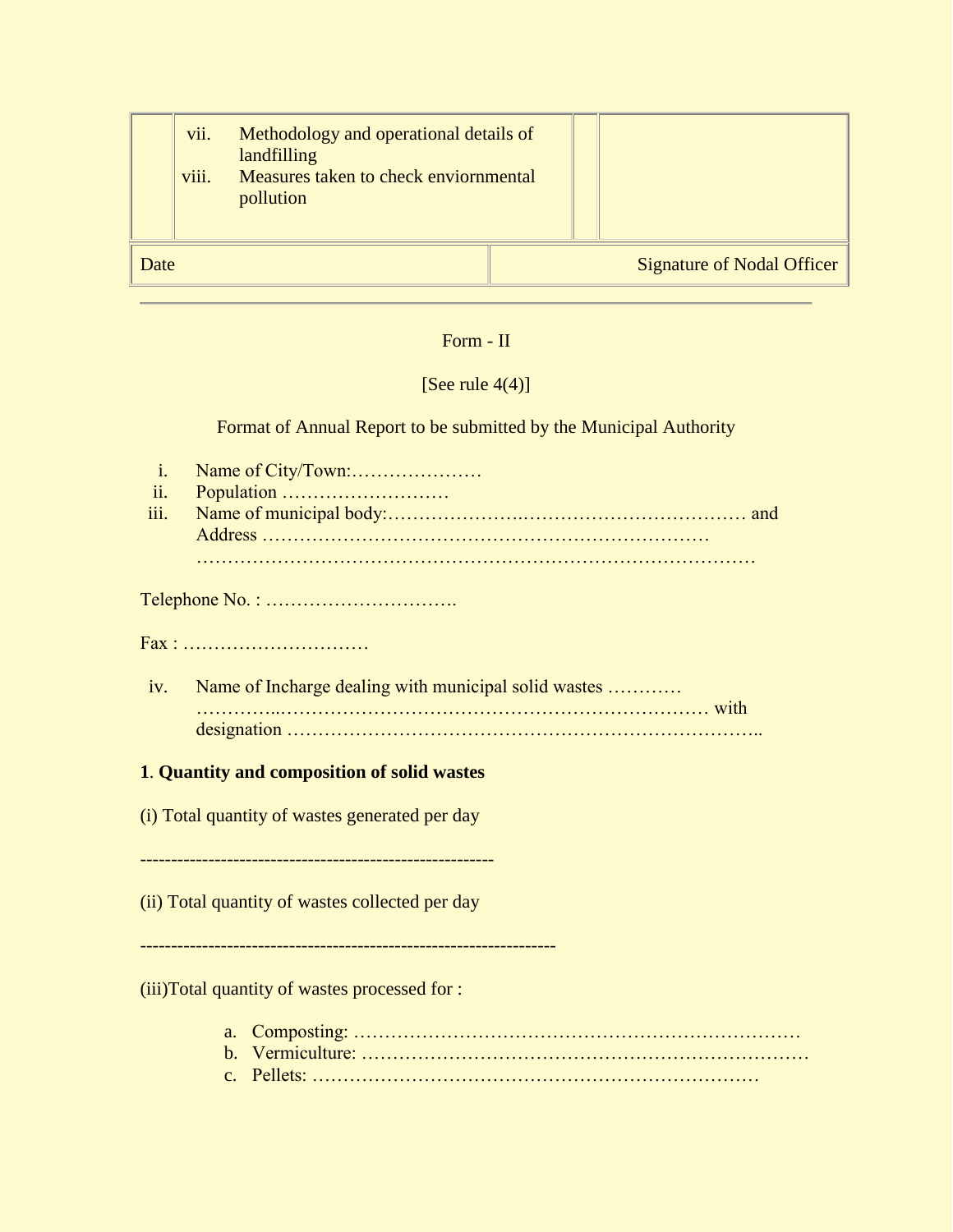|                                                                                                                                                                    | d. Others, if any, please specify                                       |  |                                         |
|--------------------------------------------------------------------------------------------------------------------------------------------------------------------|-------------------------------------------------------------------------|--|-----------------------------------------|
|                                                                                                                                                                    | (iv) Total quantity of waste disposed by landfilling:                   |  |                                         |
| a.                                                                                                                                                                 | no. of landfill sites used :                                            |  |                                         |
| $b_{\cdot}$                                                                                                                                                        |                                                                         |  |                                         |
| $C_{\bullet}$                                                                                                                                                      | Whether Weigh bridge facilities available : Yes/No                      |  |                                         |
| a.                                                                                                                                                                 | Whether area is fenced : Yes/No                                         |  |                                         |
| a.                                                                                                                                                                 | Lighting facility on site: Yes/No                                       |  |                                         |
|                                                                                                                                                                    | (f) Whether equipment like Bulldozer, Compacters etc.available. (Please |  |                                         |
| a.                                                                                                                                                                 |                                                                         |  |                                         |
| a.                                                                                                                                                                 | Whether covering is done on daily basis: Yes/No                         |  |                                         |
| i.<br>Whether covering material is used and whether it is adequately available :<br>------------------------------------                                           |                                                                         |  |                                         |
| a.                                                                                                                                                                 | Provisions for gas venting provided : Available (Yes/No) /Not available |  |                                         |
| Provision for leachate collection : Provisions made/ Provisions not made<br>a.                                                                                     |                                                                         |  |                                         |
| 2. Storage facilities                                                                                                                                              |                                                                         |  |                                         |
|                                                                                                                                                                    | (i) Area covered for collection of wastes                               |  |                                         |
| (ii) no. of houses covered                                                                                                                                         |                                                                         |  | -------------------------------------   |
| (iii)Whether house-to-house collection is practised (if<br>yes, whether done by Municipality or through Private<br><b>Agency or Non-Governmental Organisation)</b> |                                                                         |  |                                         |
| $(iv)$ Bins                                                                                                                                                        |                                                                         |  |                                         |
|                                                                                                                                                                    |                                                                         |  | <b>Specifications Existing Proposed</b> |

(Shape & Size) Numbers for future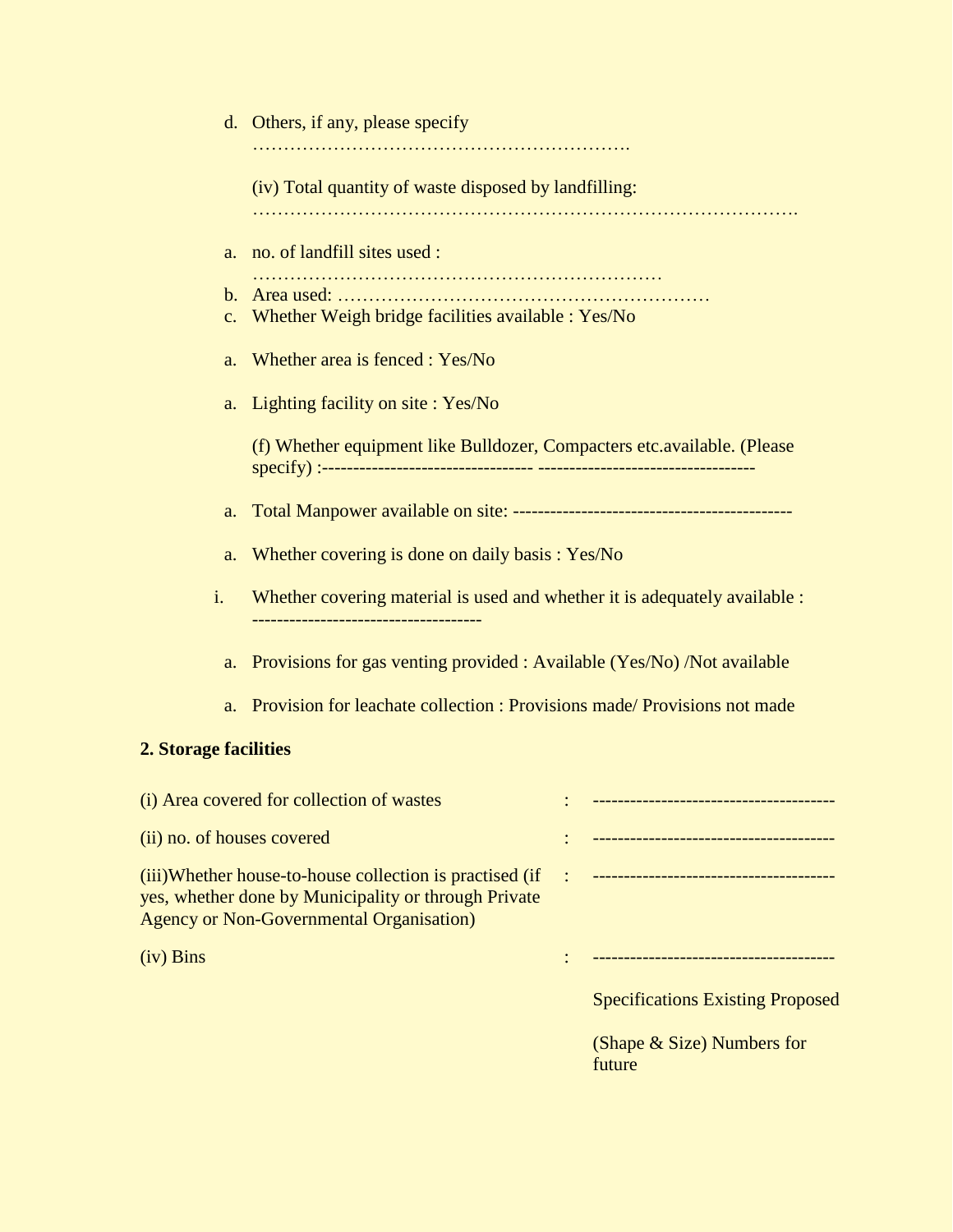| <b>RCC Bins (Capacity)</b><br>a.                                                                                                             |                        |                                         |  |
|----------------------------------------------------------------------------------------------------------------------------------------------|------------------------|-----------------------------------------|--|
| b. Trolleys (Capacity)                                                                                                                       |                        |                                         |  |
| (c) Containers (Capacity)                                                                                                                    |                        |                                         |  |
| d. Dumper Placers                                                                                                                            |                        |                                         |  |
| Others, please specify<br>e.                                                                                                                 |                        |                                         |  |
| (v)Whether all bins/collection spots are attended for<br>daily lifting of garbage                                                            | ÷                      | Yes/No                                  |  |
| (vi)Whether lifting of garbage from dustbins is<br>manual or mechanical i.e. for example by using of<br>front-end loaders (Please tick mark) | $\ddot{\phantom{a}}$   | Manual/Loader/Others, please<br>specify |  |
| 3. Transportation                                                                                                                            |                        |                                         |  |
|                                                                                                                                              | <b>Existing number</b> | <b>Actually</b><br>Required/Proposed    |  |
| $(i)$ Truck :                                                                                                                                |                        |                                         |  |
| (ii) Truck-Tipper :                                                                                                                          |                        |                                         |  |
| (iii) Tractor-Trailer :                                                                                                                      |                        |                                         |  |
| (iv) Refuse-collector:                                                                                                                       |                        |                                         |  |
| (v) Dumper-placers :                                                                                                                         |                        |                                         |  |
| (vi) Animal Cart:                                                                                                                            |                        |                                         |  |
| (vii) Tricycle :                                                                                                                             |                        |                                         |  |
| (viii) Others (please specify) :                                                                                                             |                        |                                         |  |
|                                                                                                                                              |                        |                                         |  |

#### **4. Whether any proposal has been made to improve solid wastes management practices**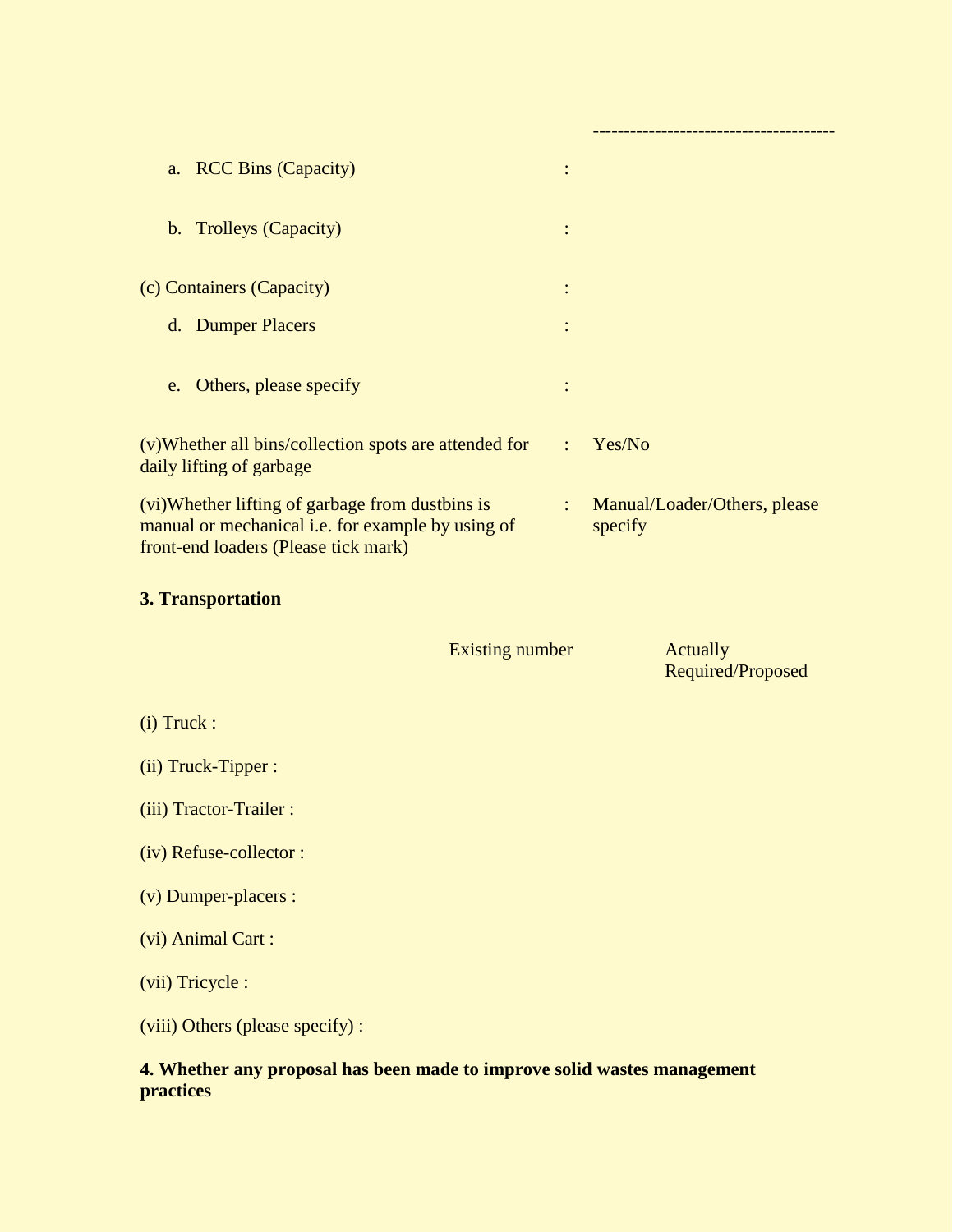**4. Are any efforts made to call for private firms etc. to attempt for processing of waste utilising technologies like :**

> Waste Utilisation Technology

Proposals Steps taken (Quantity to be processed)

- i. Composting :
- ii. Vermiculture :
- iii. Pelletisation :
- iv. Others if any, Please specify :

## **6. What provisions are available and how these are implemented to check unhygienic operations of :**

- i. Dairy related activities :
- ii. Slaughter houses and unauthorised slaughtering :
- iii. Malba (cnstruction debris) lifting :
- iv. Encroachment in Parks, Footpaths etc. :
	- **7. How many slums are identified and whether these are provided with sanitation facilities :**

## 8. **Are municipal magistrates appointed for Taking penal action :** Yes/No

 $\int$  If yes, how many cases registered  $\&$  settled during last three years (give year-wise details)]

#### **9. Hospital waste management**

- i. How many Hospitals/Clinics under the control of the Corporation:
- ii. What methods are followed for disposal of bio-medical wastes ?: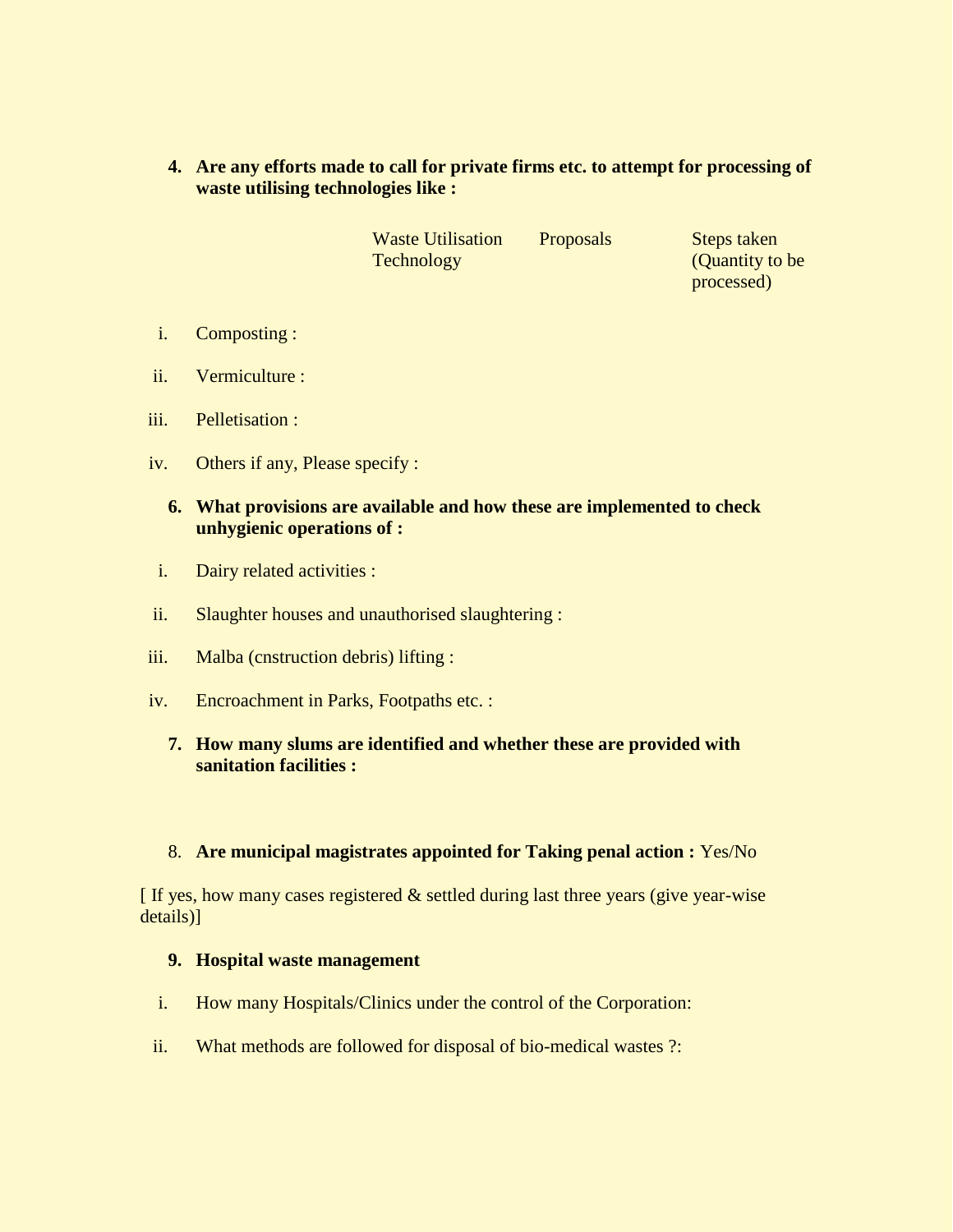- iii. Do you have any proposal for setting up of common treatment facility for disposal of bio-medical wastes :
- iv. How many private Nursing Homes, Clinics etc. are operating in the city/town

and what steps have been taken to check disposal of their wastes :

Signature of Municipal Commissioner

Dated :

## **Form –III**

## **[See-rule 6(2)]**

#### **Format for Issue of Authorisation**

| File No.: |  |
|-----------|--|
|           |  |

To,

\_\_\_\_\_\_\_\_\_\_\_\_\_\_\_\_\_\_\_\_\_ \_\_\_\_\_\_\_\_\_\_\_\_\_\_\_\_\_\_\_\_\_ \_\_\_\_\_\_\_\_\_\_\_\_\_\_\_\_\_\_\_\_\_\_\_\_\_

Ref: Your application number dt.

| The                                                                        |  | <b>State Pollution Control Board/Pollution Control Committee after</b> |
|----------------------------------------------------------------------------|--|------------------------------------------------------------------------|
| examining the proposal hereby authorises                                   |  | having their administrative                                            |
| office at                                                                  |  | to set up and operate waste                                            |
| processing/waste disposal facility at                                      |  | on the terms and conditions                                            |
| (including the standards to comply) attached to this authorization letter. |  |                                                                        |

- 1. The validity of this authorization is till\_\_\_\_\_\_\_\_\_\_\_. After the validity, renewal of authorization is to be sought.
- 2. The State Pollution Control Board/Pollution Control Committees may, at any time, revoke any of the conditions applicable under the authorization and shall communicate the same in writing.
- 3. Any violation of the provision of the Municipal Solid Wastes (Managemeant and Handling) Rules, 2000 will attract the penal provision of the Environment (Protection) Act, 1986 (29 of1986).

(Member Secretary)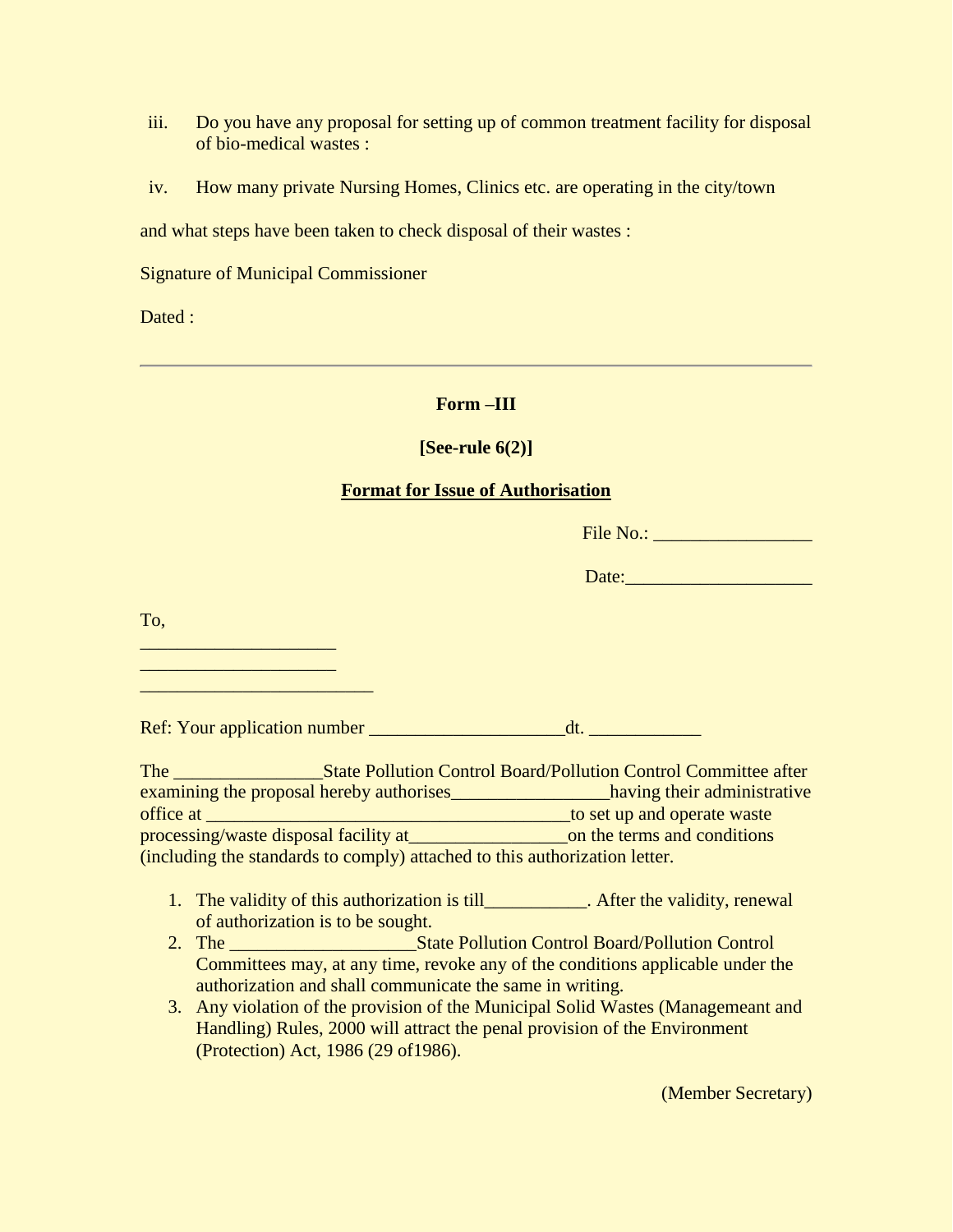Date : Place :

## **Form - IV**

## **[see rule 8(1)]**

#### **Format of Annual Review Report to be submitted by the State Pollution Control Board/Committees to the Central Pollution Control Board**

To, The Chairman, Central Pollution Control Board, (Ministry of Environment and Forests ) Government of India, 'Parivesh Bhawan', East Arjun Nagar, **DELHI- 110 0032.**

| 1.               | Name of the State/Union territory                                                                                                                                                     |                               |
|------------------|---------------------------------------------------------------------------------------------------------------------------------------------------------------------------------------|-------------------------------|
| 2.               | Name & address of the State Pollution Control                                                                                                                                         |                               |
| 3.               | <b>Board/Pollution Control Committee Number of</b><br>municipal authorities responsible for management<br>of municipal solid wastes in the State/Union<br>territory under these rules |                               |
| $\overline{4}$ . | A Summary Statement on progress made by<br>municipal authorities in respect of implementation<br>of Schedule I [rule $4(3)$ ]                                                         | Please attach as Annexure-I   |
| 5.               | A Summary Statement on progress made by<br>municipal authorities in respect of implementation<br>of Schedule II [rules $6(1)$ and $(3)$ , $7(1)$ ]                                    | Please attach as Annexure-II  |
| 6.               | A Summary Statement on progress made by<br>municipal authorities in respect of implementation<br>of Schedule III [rules $6(1)$ and $(3)$ , $7(2)$ ]                                   | Please attach as Annexure-III |
| 7.               | A summary statement on progress made by<br>municipal authorities in respect of implementation                                                                                         | Please attach as Annexure-IV  |